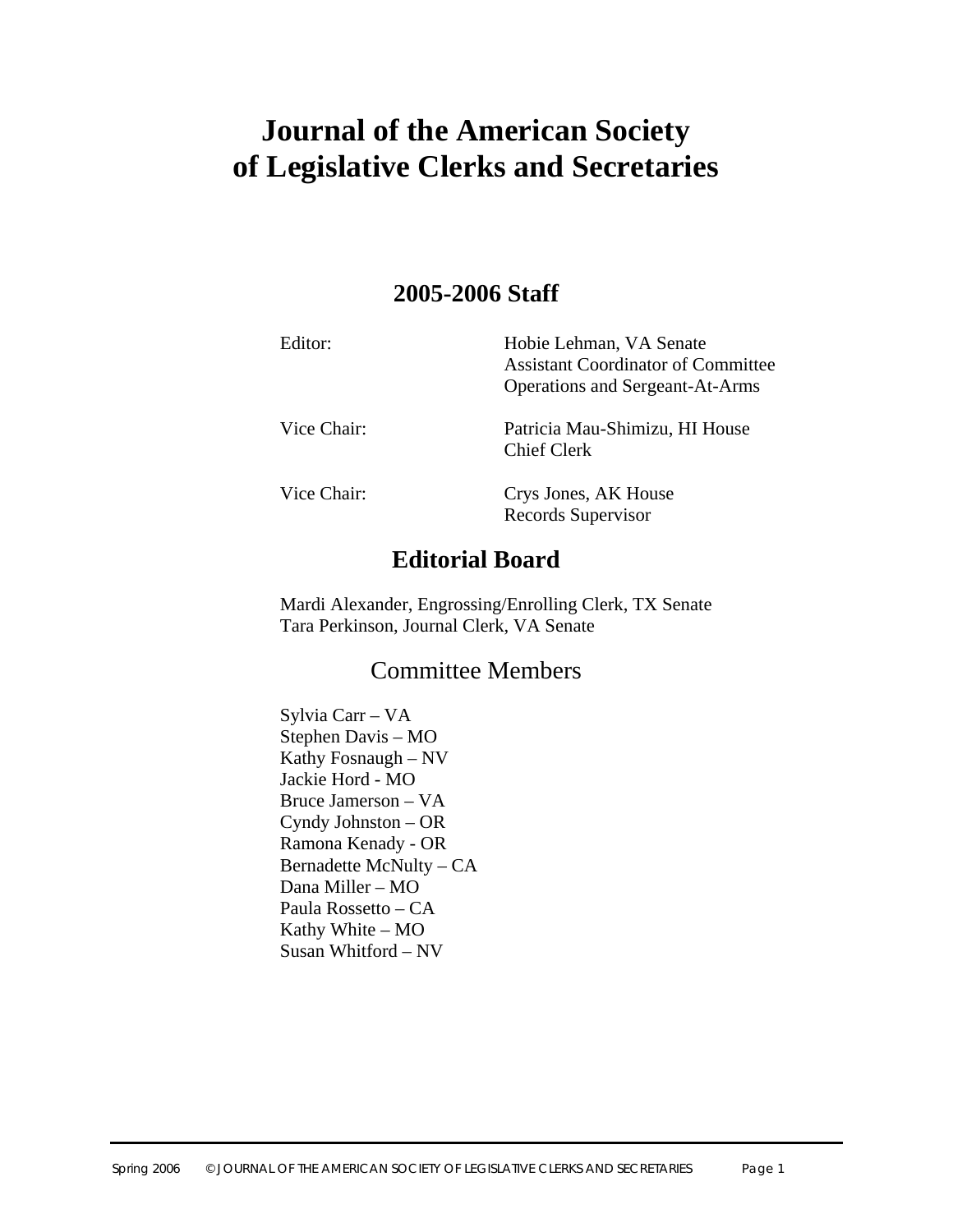#### **INFORMATION FOR AUTHORS**

The editor of the *Journal of the American Society of Legislative Clerks and Secretaries* welcomes manuscripts which would be of interest to our members and legislative staff, including topics such as parliamentary procedures, management and technology. Articles must be of a general interest to the overall membership.

Contributions will be accepted for consideration from members of the American Society of Legislative Clerks and Secretaries, members of other National Conference of State Legislatures staff sections and professionals in related fields.

All articles submitted for consideration will undergo a review process. When the Editorial Board has commented, authors will be notified of acceptance, rejection or need for revision of manuscripts. The review procedure will require a minimum of four to six weeks. Two issues are printed annually – one in the spring and the other in the fall.

#### **STYLE AND FORMAT**

Specialized jargon should be avoided. Readers will skip an article they do not understand.

Follow a generally accepted style manual such as the University of Chicago Press *Manual of Style*. Articles should be word processed in WordPerfect 8.0 or Word 2000, and doublespaced with one-inch margins.

Number all references as endnotes in the order in which they are cited within the text. Accuracy and adequacy of the references are the responsibility of the author.

Authors are encouraged to submit a photograph with their article, along with any charts or graphics which may assist readers in better understanding the article's content.

#### **SUBMISSION**

Articles should be submitted electronically to:

Hobie Lehman, Editor **[hlehman@sov.state.va.us](mailto:hlehman@sov.state.va.us)**

Photographs should be emailed in .jpeg or .gif format or mailed flat with appropriate cardboard backing to:

> Hobie Lehman, Editor Committee Operations Senate of Virginia P.O. Box 396 Richmond, VA 23218

Inquiries from readers and potential authors are encouraged. You may contact the editor: by telephone at (804) 698-7450 or email at **[hlehman@sov.state.va.us](mailto:hlehman@sov.state.va.us)**. Letters to the editor are welcomed and will be published to provide a forum for discussion.



The *Journal of the American Society of Legislative Clerks and Secretaries* (ISSN 1084- 5437) consists of copyrighted and uncopyrighted material. Manuscripts accepted for publication become the property of the American Society of Legislative Clerks and Secretaries. All rights reserved. Reproduction in whole or part without permission is strictly prohibited.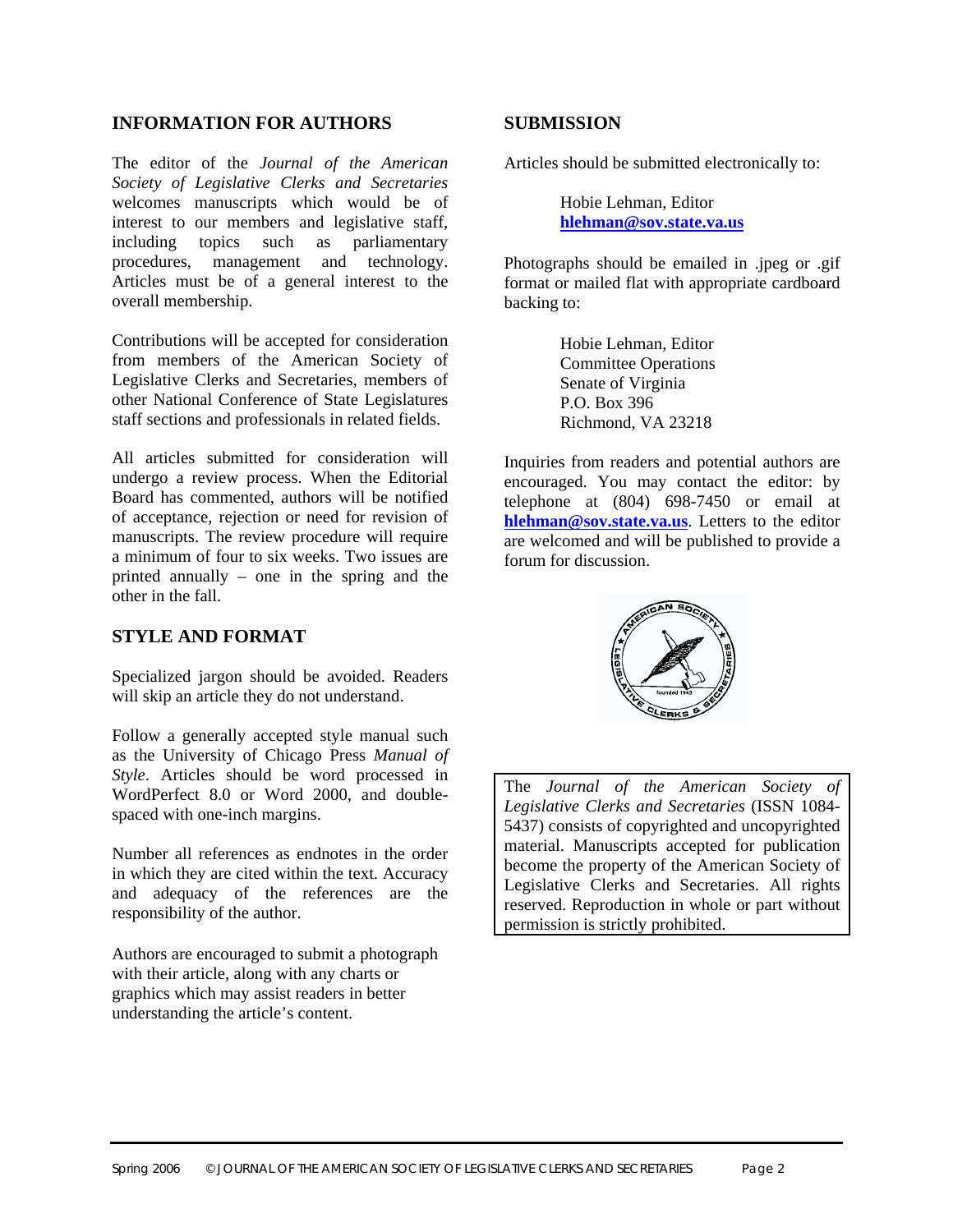## **A CONSULTANCY IN IRAQ**

## John B. Phelps Clerk, Florida House of Representatives

#### *Abstract*

This article recounts the author's first visit to Iraq as a procedural consultant to the Iraqi Transitional National Assembly. It includes a personal narrative describing travel to Baghdad and provides excerpts from the author's final report that depict the status of the Assembly as it existed in June 2005. Final observations are made about the Assembly's progress over a five month period.

#### **First contact**

I told my wife "the call" would come sooner rather than later. It was January of 2005. Having served as a consultant to the Palestinian Legislative Council for six years (1997-2003) and before that the Parliament of Yemen, I thought I might be on someone's list for similar work for the newly elected Transitional National Assembly in Iraq.

The call came in mid-February just as final preparations were underway for our regular legislative session. The stateside contractor for the project was the Center for International Development at the State University System of New York (SUNY). They wanted a consultant right away. They always do. Last-minute appeals are the norm in this business. I suggested a few others whose schedules might better accommodate the assignment, but they were unable or unwilling to go. So SUNY said they would wait until June, when my schedule opened up.

## **Pre-Trip Reports**

In the meantime, they asked whether I would provide a critique of the adopted rules of the Transitional National Assembly (TNA) as well as a few other analytical reports related to legislative organization generally. These were completed by mid-May and transmitted to the staff on the ground in Baghdad and in Albany, New York. Parts were to be translated into Arabic so that TNA staff could review them before my arrival.

Shortly before leaving for Iraq, I received a proposed scope of work document from the chief of party.<sup>[1](#page-2-0)</sup> The scope of work (or SOW) amounted to a contract for specific tasks to be completed while in Baghdad or after returning to the States. The initial proposal was far too ambitious given the three weeks I was to be there, so a more reasonable plan was negotiated.

<span id="page-2-0"></span><sup>&</sup>lt;sup>1</sup> "Chief of party" is the designation given to the person in charge of managing a project on behalf of a non-governmental-organization (NGO). SUNY/CID is an NGO.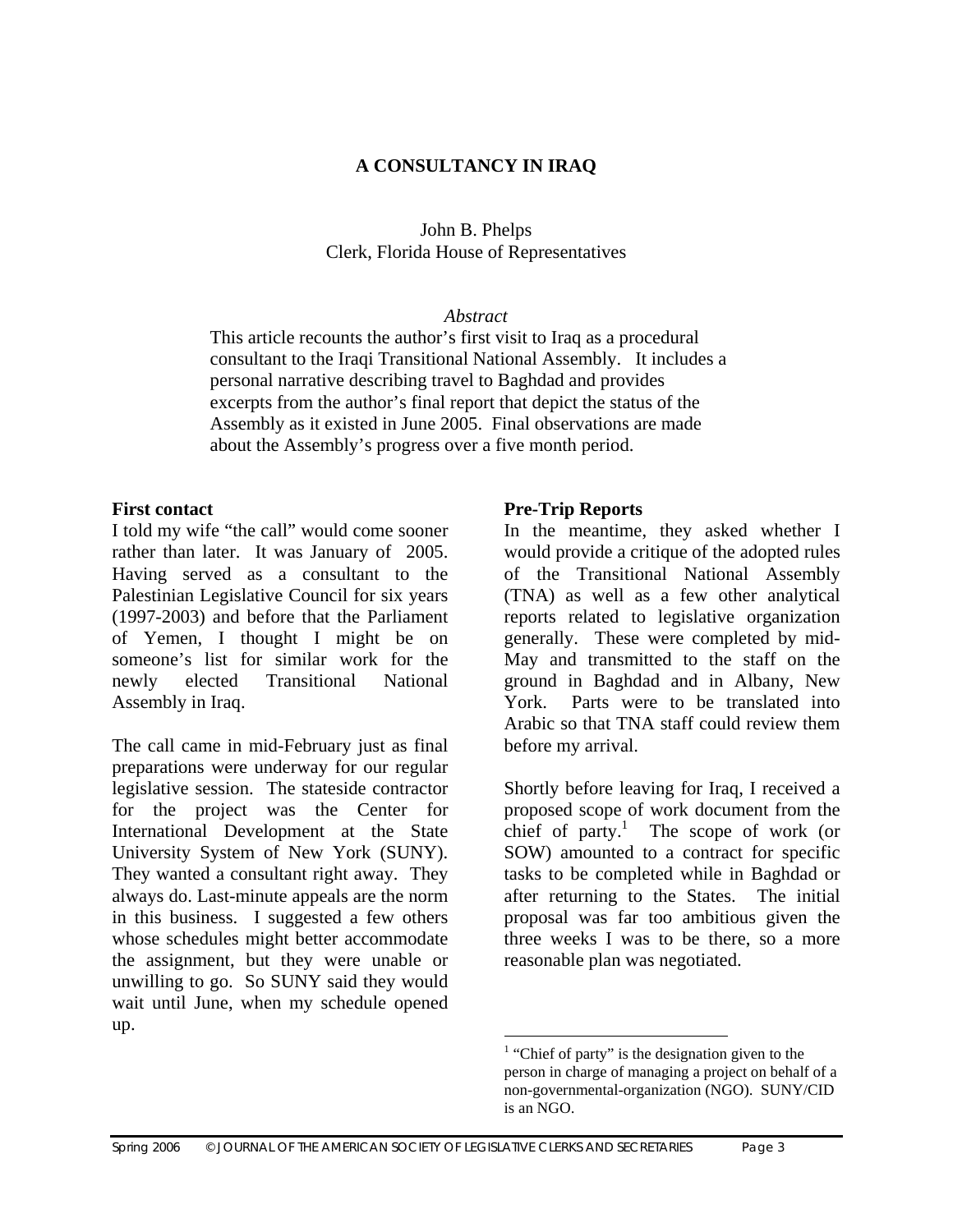#### **Family and Staff Concerns**

My staff in the Clerk's Office was vehemently opposed to the trip because of the dangers involved. My family was divided with my wife neutral and my daughters on opposite sides. Was I afraid? Not as such. Alert to the inherent dangers might be a better characterization. I had been to the Palestinian Territories six times including numerous trips to Gaza, Hebron, Jericho, Ramallah and other hot spots without professional security. In Iraq, I would be accompanied by armed professional security at all times. I felt good about the trip from that perspective.

## **My Concerns**

I was actually more concerned about what I would face in terms of work, namely what could reasonably be accomplished in such a short time. Getting anything done under tight security would present new challenges. Meeting people and building working relationships takes time. My experience has been that such relationships form the basis of genuine long-term progress. After I left Iraq the members and staff of the assembly would have to implement the recommendations of my report. They would have to believe in the recommendations, and that meant also believing in me. So I am a proponent of developing effective informal relationships in which consultants and staffs (or members) build trust in one another. I like to spend a lot of time after hours at dinner and even in their homes developing relationships and getting to know one another. This formula had worked well in the Palestinian Legislative Council. I wasn't sure whether this would work in Iraq. One doesn't just go out to dinner in Baghdad.

## **The Trip Over**

There was one major hitch in my travel plans. Because of the Memorial Day weekend my "country clearance" papers failed to arrive in time for me to acquire a DOD (Department of Defense) badge in Washington. This was to be a major inconvenience in Baghdad. It made check point clearances more difficult and meant I was unable to eat in mess halls and shop at the PX.

I left home on a Wednesday night, June 1, and flew to Amman, Jordan, with intermediate stops in Atlanta and the world's worst airport, Paris De Gaulle.

Since 9/11, international travel has become more complicated, but there is no excuse for having to clear at least three security stations within the De Gaulle Airport alone. None of them was particularly time-consuming or thorough, but it was annoying to have to keep clearing security simply because the airport could not organize traffic patterns properly. As I learned at the Ben Gurion Airport in Tel Aviv, the Israelis could teach other airports a thing or two about security. For one thing, travelers like me who worked directly with Palestinians were bound to generate considerable interest. It was a rule of thumb to allow at least an hour just to get through security. This was on top of the usual two hours needed before departure on an international flight. I was always treated respectfully but firmly by security personnel there. Some tactics I learned from dealing with international security are

- 1. always carry copies of your contract papers and any reports you have written while on the ground in the country
- 2. have your hotel receipts available for inspection
- 3. be prepared to give security a list of the people you have met
- 4. expect to have to unpack and repack your suitcases, so pack in such a way that this can be easily done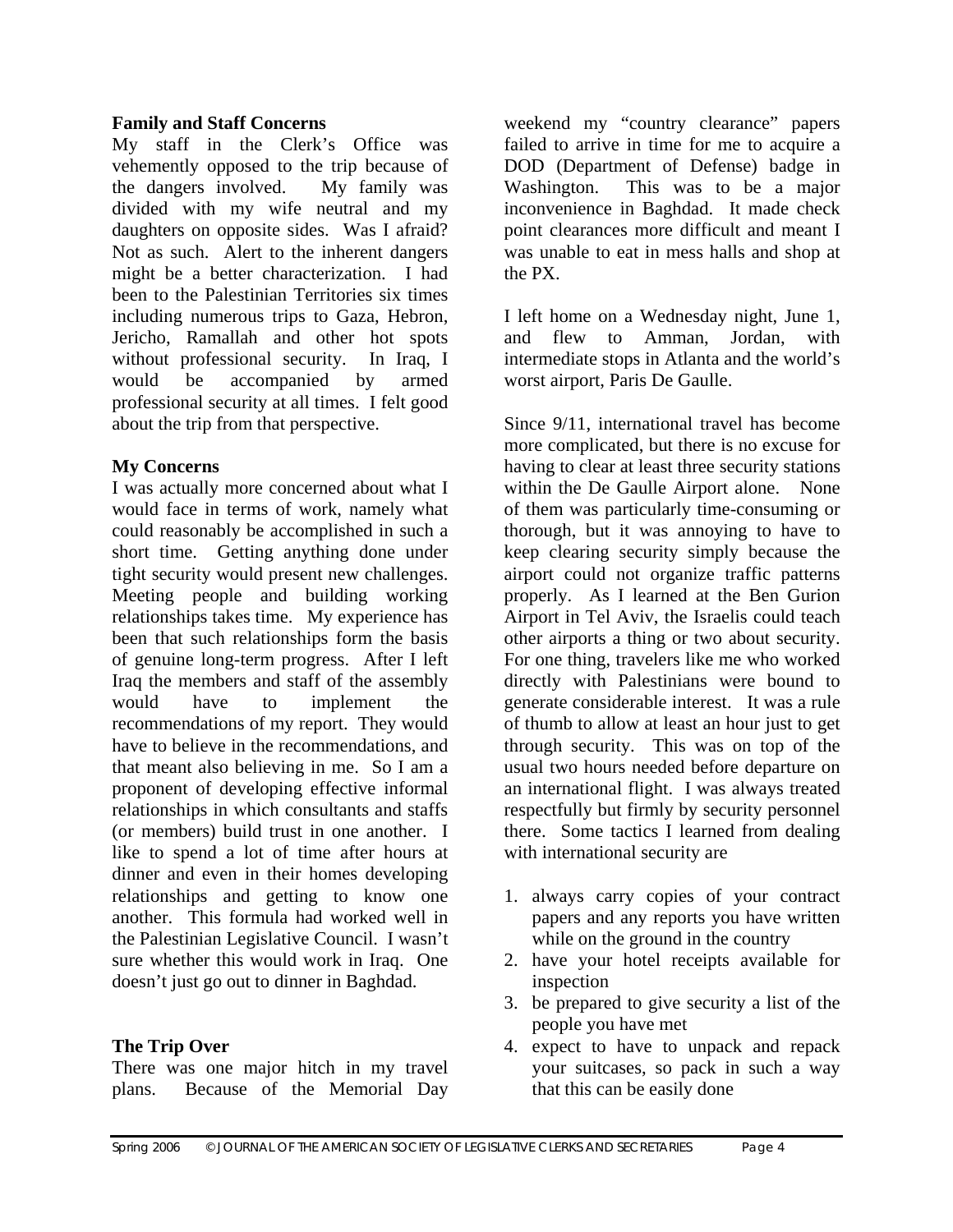- 5. never joke with security guards or be evasive or sarcastic with your answers
- 6. always respond truthfully to the security personnel, they probably have you in their database and know a lot more about where you have been than you realize
- 7. never remove the bar-coded luggage tags the airlines put on your luggage on the trip over because these will confirm your arrival date

The same tactics were used in Iraq with some success.

## **Amman**

I arrived in Amman, cleared customs and met my personal driver. It was 7:00 p.m. in Jordan. The whole trip took about 20 hours. Thanks to the efficiency of the luggage management team at the Charles De Gaulle Airport, my bags did not arrive. I later learned they had been sent to Beirut. Fortunately, I had a few days in Amman before leaving for Baghdad, and my luggage caught up with me. The 40-minute trip from Queen Alia Airport to the Amman Sheraton Hotel provided nice views as we approached the city.

Amman is a remarkably orderly and cosmopolitan city. Its climate is Mediterranean, which means it doesn't suffer from the extremes of temperature typical of the desert regions. It is home to many Palestinians who settled there after the Diaspora in 1948. I hope to spend more time there one day.

After a quick supper at the hotel, I met briefly with the project staff to go over scheduling for the next few days. First on the agenda was a security briefing. The security attaché who was to accompany me to Baghdad met with me the next morning. He provided a thorough orientation, explaining the situation on the ground in

Baghdad as well as how to negotiate security at the Baghdad International Airport (BIAP). Afterwards, he gave me a choice of whether to go on to Iraq or return to the States. I chose to go.

Since we had one free day in Amman before the trip to Baghdad, my security attaché suggested a visit to Petra, an ancient settlement about a three-hour drive from Amman. It was an amazing place with temples and houses ornately carved out of variegated rock formations.

## **Flight to Baghdad**

About 3:45 p.m. the next day (Sunday), we left for Baghdad on Royal Jordanian Airlines. It is about an hour and a half trip. I had been briefed on what to expect once we arrived over the Baghdad airport. At about 10,000 feet the aircraft began a spiraling maneuver over the airspace above the airport. It took about 20 minutes to reach the landing strip. The spiraling procedure was necessitated by the threat of ground to air missiles that might easily hit an aircraft making a gradual descent over unsecured desert territory. Otherwise, the trip was uneventful.

For security reasons, the plane came to a stop on the tarmac a good distance from the terminal building. As we deplaned, a gust of 110-degree heat greeted us. Buses came around and drove us to the ground-level entry point for international travelers. The absence of a DOD badge meant that I had to buy a visa (\$80) before going through immigration. $2$  My "country clearance" papers had finally reached the SUNY office in Amman. So, with them in hand, I was able to pass through immigration without

<span id="page-4-0"></span><sup>&</sup>lt;sup>2</sup> It only costs one dollar to get out of Iraq. Most people on the project thought they had the amounts reversed.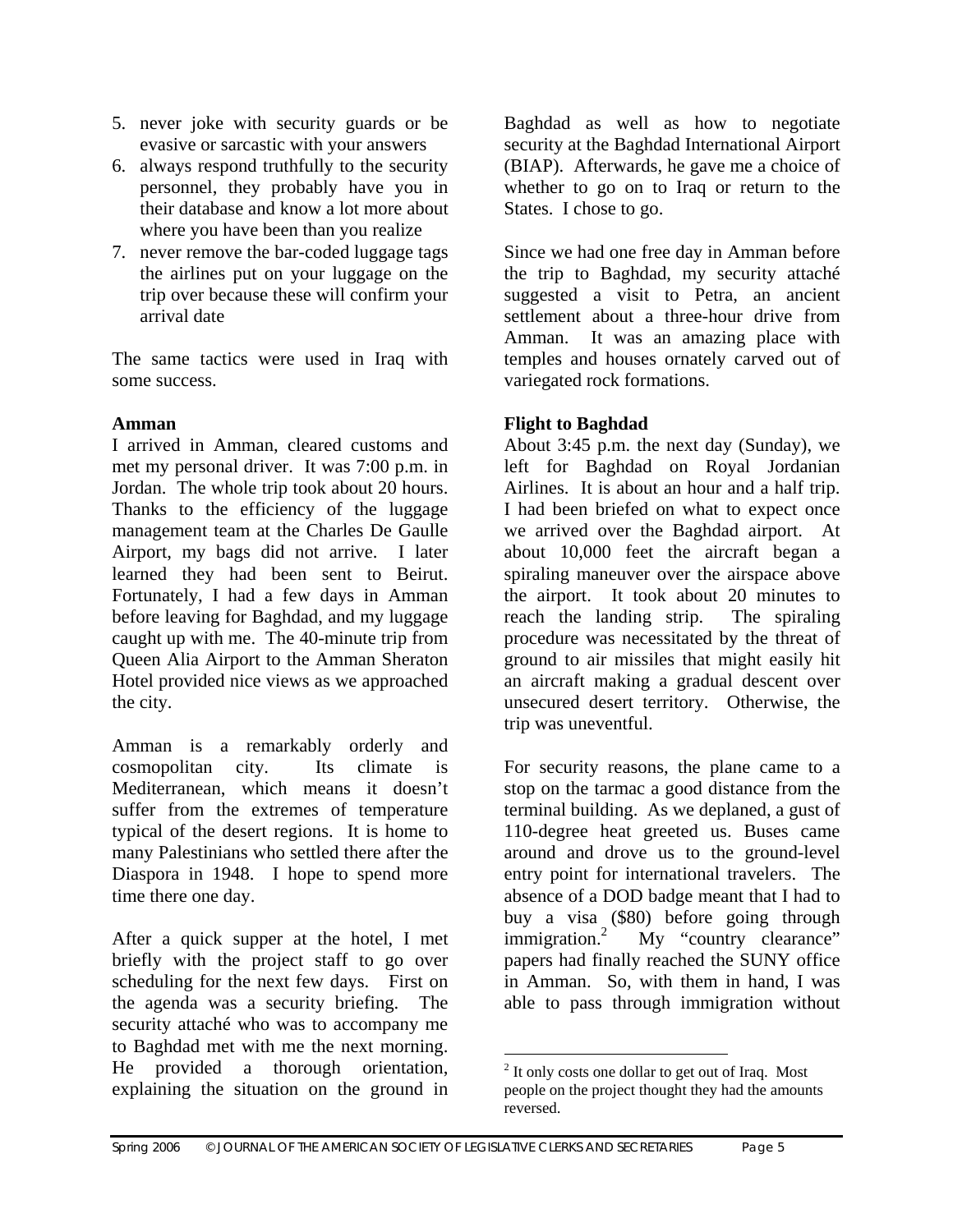difficulty. Happily, my luggage arrived on this leg of the trip.

## **The BIAP Highway**

The security team retained by the project met our party at the exit door of the BIAP and escorted us to the parking garage. Four heavily armored SUVs were lined up in convoy formation, preparing for the "run" to the Green Zone. Each security team had a leader who briefed the passengers and directed the other security personnel. Our leader told us what to expect on the trip and how to react in the event of an attack. Body armor and steel helmets were provided. The rear compartments of the leading and trailing vehicles were outfitted with machine guns. Signs hung over the rear door that read (in Arabic) "Do not approach closer than 100 meters, deadly force will be used." The team leader then chose in which of the middle two SUVs the passengers would sit. The other was a decoy. Our convoy then moved slowly out of the BIAP garage and approached a stretch of road that has been described as the most dangerous in the world.

It is six miles from the BIAP to the Green Zone, a fast six miles if one is lucky. Speed limits are not an issue, but traffic can be. The road goes through hostile Sunni neighborhoods. The best tactic is to get by them without slowing. Unfortunately, traffic is not predictable. Often the source of traffic delays is U.S. military supply trucks and their Humvee escorts. When our convoy came up on a slow moving group of supply trucks we first decelerated then started backing up very fast. This was followed by a series of figure eight maneuvers designed to avoid providing a stationary target. There was constant chatter between our driver and the team leader. Once the road ahead cleared, we advanced quickly to the first checkpoint

going into the Green Zone. The trip took about 10 minutes but seemed longer.

## **The Gypsy Camp**

The Green Zone is not very large. Were it not for checkpoints, one could drive across it in less than five minutes. After passing a few familiar landmarks, such as the huge crossed swords, our convoy approached the entry gate for what was to be our living quarters. These quarters were within the perimeter of Camp Freedom, one of many U.S. military bases in Baghdad. The south side of the camp was bounded by the Euphrates River, although it was not visible because of a 10 foot high concrete security barrier that had been erected there. The barrier was designed to block incoming small arms fire, rocket propelled grenades and mortars, but it was not entirely effective.

Dozens of trailer camps like ours radiated from around the American Embassy. They were home to the civilian staff supporting various reconstruction and diplomatic projects. Our small unit was made up of 20 or so trailers and was known affectionately as the Gypsy Camp. I arrived there at day's end and was shown to my trailer. It was spartan but comfortable. Once I got my clothes put away and computer set up it started to feel like home. Several large cartons of bottled water were stacked in one corner. A droning air conditioner was mounted over the window above my desk. All that was visible out of the window were sandbags that had been placed there to absorb shrapnel from the occasional mortar. I noticed a sign over the sink with instructions on what do in the event of an attack.

After settling in, I left my trailer and joined the rest of the team around a barbeque that was underway at a gathering area to the rear of the camp. It was nothing fancy, just a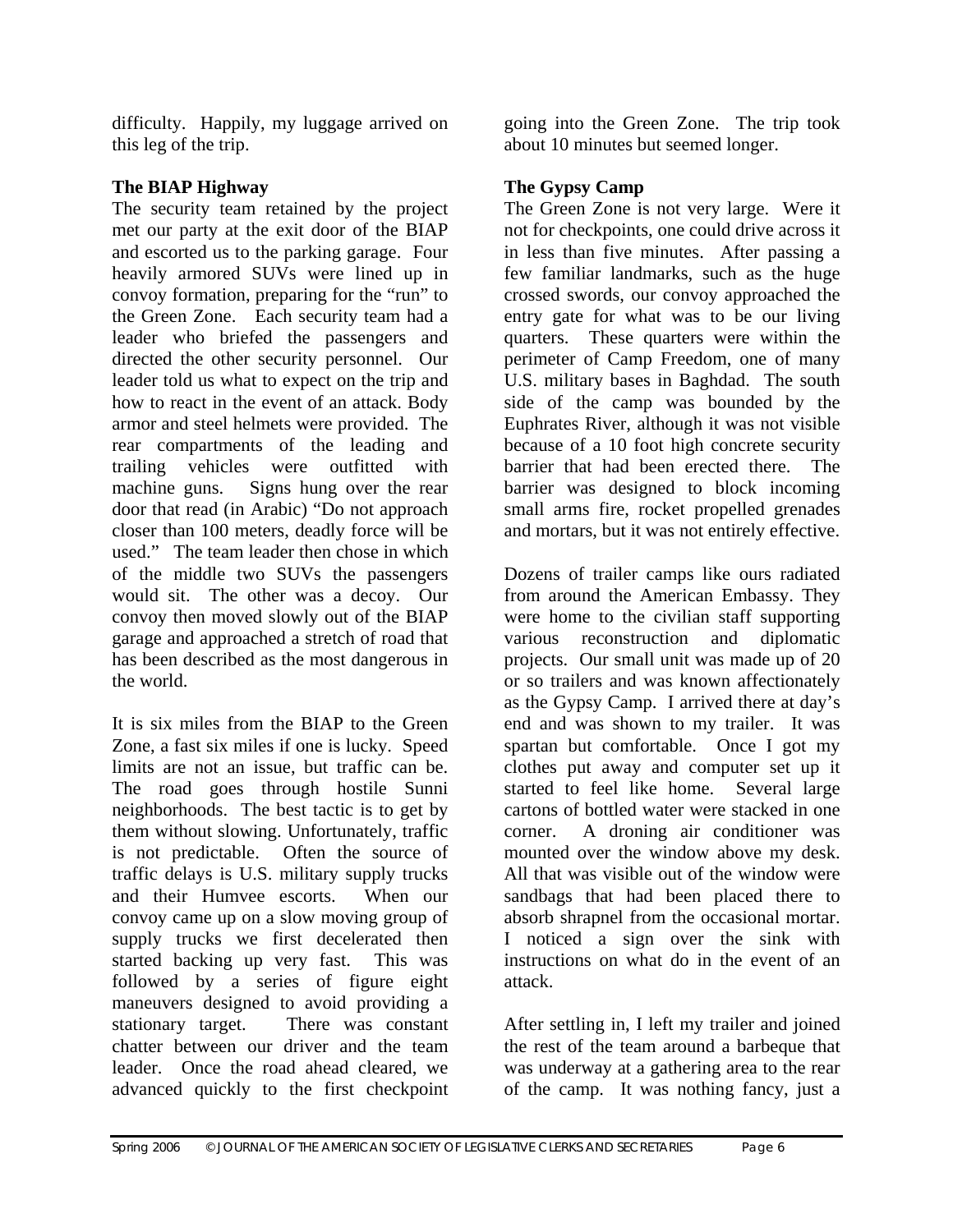few resin chairs and tables. The chairs were fine except on hot nights when they would melt and finally give way. The ex-pats (i.e., expatriate Americans on the program team) were friendly, and the beer and conversation flowed freely. Good times, it seemed, could be had even in a warzone. After a few introductions, I sat back and listened to my new colleagues recount the day and discuss the situation at the Assembly. The Constitution was on everyone's mind, getting it done and doing it right. The next day I would find out more firsthand.

Our security team was preparing dinner the night I arrived. They were excellent cooks, each with specialties from his homeland. That night we had barbequed chicken, vegetables, and slaw. The team was made up of soldiers of fortune who had seen action on various fronts around the world. Some were from Australia, others from New Zealand, Fiji, France, England and Hungary. They were tough, fit, experienced and wellequipped. They also spoke English fairly well. I was never concerned about my physical safety when in their company.

A helicopter base that serviced the Embassy was located nearby. There was constant noise as pairs of them slowed over our camp on their landing approaches. I was glad I brought earplugs. They came in handy the first few days. After a while I adjusted and could sleep through the noise and vibration from the 'copters. The next day we were scheduled to meet the Assembly officials.

What follows are excerpts from my final report to SUNY/CID. Reports of this kind are usually required of consultants. Depending on their content, they may be translated and/or published at the discretion of the contracting agency. Typically, records of meetings, observations and recommendations are included. This report

covers a three-week period beginning in early June of 2005.

## **Excerpts from the first final report**

## **Introduction**

## *Historical Context*

At the time of the visit resulting in this report (June 2005), the INA (Iraq National  $\text{Assembly}$ <sup>[3](#page-6-0)</sup> had existed for three months. Rules of Procedure had been adopted, a committee structure created and consideration of legislation begun on a limited scale. The Assembly's principal duty of agreeing to a constitutional proposal by August 15, 2005 was progressing haltingly, having been delayed by questions of proportional representation within groups represented on the Constitution Committee. As yet, no final decision had been reached on the scope and structure of staff support offices for the assembly. Until this key decision is made many of the recommendations in this report must necessarily be deferred.

#### *Assumptions*

This report assumes that the Assembly is open to suggestions but reserves the right to make its own decisions about legislative organization and procedure. It further assumes that the organizational plan adopted by the INA will include a chief clerk's department. Recommendations are made about how such an office could be organized and its duties apportioned.

## **Meetings with INA Staff and Members**

## *Office of Coordination and Follow Up*

On June 6, our SUNY/CID delegation<sup>[4](#page-6-1)</sup> met with Mr. Haidar Muthana Alasmar, head of the Office of Coordination and Follow Up and Mr. Muhammed Abu Bakir. After

<span id="page-6-0"></span><sup>&</sup>lt;sup>3</sup><br><sup>3</sup> The technically correct term for the Assembly<br><sup>4</sup> John Phalas, Joshua Bosenblum and Jamal Ab

<span id="page-6-1"></span><sup>&</sup>lt;sup>4</sup> John Phelps, Joshua Rosenblum and Jamal Abu Khadijeh.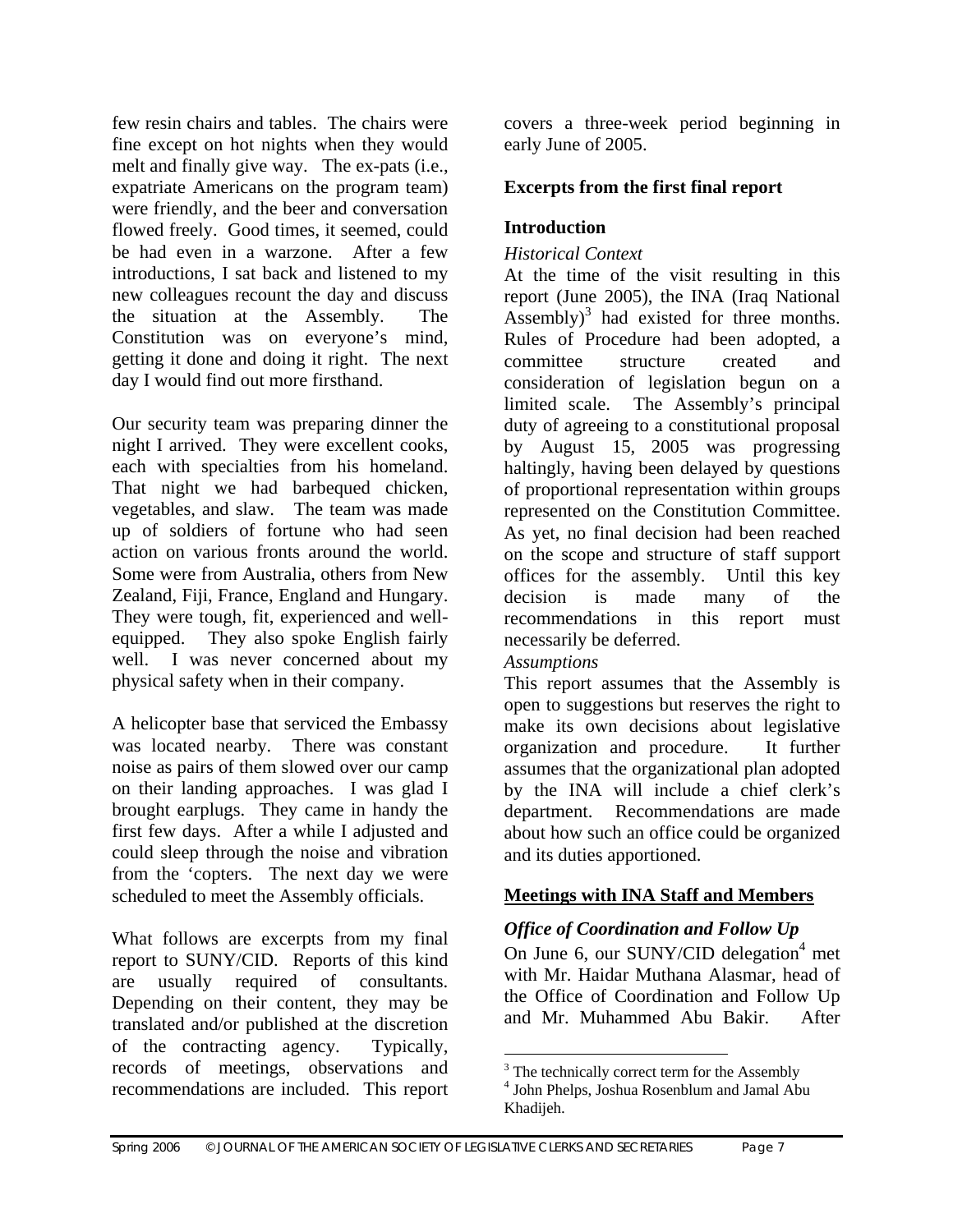introductions, the discussions centered on the operation of an office of chief clerk. The author gave a copy of *Mason's Manual of Legislative Procedure*[5](#page-7-0) to Mr. Haidar.

## *Secretary-General*

Following the meeting with Mr. Haidar, the delegation met with Dr. Azet Sadik, Secretary-General of the Assembly. This meeting focused on the organization of departments supporting the INA. A proposal for an organizational structure $6$  is awaiting the Speaker's approval. Dr. Azet indicated the pending proposal calls for a highly trained 35 person department for the Office of Chief Clerk and an overall complement of 300 staff for the Assembly.

He expressed some reservations about the skill sets lacking among current staff appointees. He further noted the need for:

- *Staff training in how to deal with legislators*
- *Clear lines of authority*
- *Maintenance of accurate records*
- *Enhanced computer skills*
- *Additional computer and audio recording equipment*
- *Complaint tracking procedures and*  databases<sup>[7](#page-7-2)</sup>

## *Chief of Staff*

<u>.</u>

Mr. Saif Abdul-Rahman, Chief of Staff of the Assembly, then received our delegation. He briefed us on his plans for relocating staff from the Ministry of Industries to the Convention Center and showed us the space he is considering. He agreed to make an appointment on Wednesday June 8 for Mr.

Phelps to meet with the Speaker to discuss floor procedure issues. This meeting was cancelled due to the press of business on the Speaker. The notes prepared for this meeting appear below in the section entitled [Plenary Session Procedures.](#page-9-0)

## *Speaker*

While the Assembly was in recess on June 5, the author had a brief, informal conversation with Speaker Hajim al-Hassani. The Speaker and the author also met in the airport on the day of Mr. Phelps' departure from Baghdad. During this meeting the Speaker indicated he wished to have a further conversation.

## *Staff of Office of Coordination and Follow Up*

On June 9 the SUNY/CID staff met with the staff of the Office of Coordination and Follow Up to discuss their current needs and duties.

## **Meetings with SUNY/CID and CEPPS staff**

## *Julia Demichelis, SUNY Chief of Party*

A brief meeting was held on the evening of June 5 with Julia Demichelis concerning the week ahead and the general situation in the INA. Ms. Demichelis left the next day for Europe.

## *Joshua Rosenblum, Acting Chief of Party*

Numerous meetings were held with Mr. Rosenblum, Acting Chief of Party, during which the Assembly's situation re: staffing, equipment and procedures were discussed.

## *Jamal Abu Khadijeh, SUNY*

Mr. Jamal served as interpreter and guide for the author until he left for Germany on June 13.

<span id="page-7-0"></span><sup>5</sup> *Mason's Manual of Legislative Procedure* is used by 77 chambers of the legislatures of the states within the USA.

<span id="page-7-1"></span> $6$  The proposal was developed with the assistance of SUNY/NDI.

<span id="page-7-2"></span> $\frac{7}{7}$  This refers to a process by which any citizen may record a complaint with the assembly and is common in Middle Eastern legislative assemblies.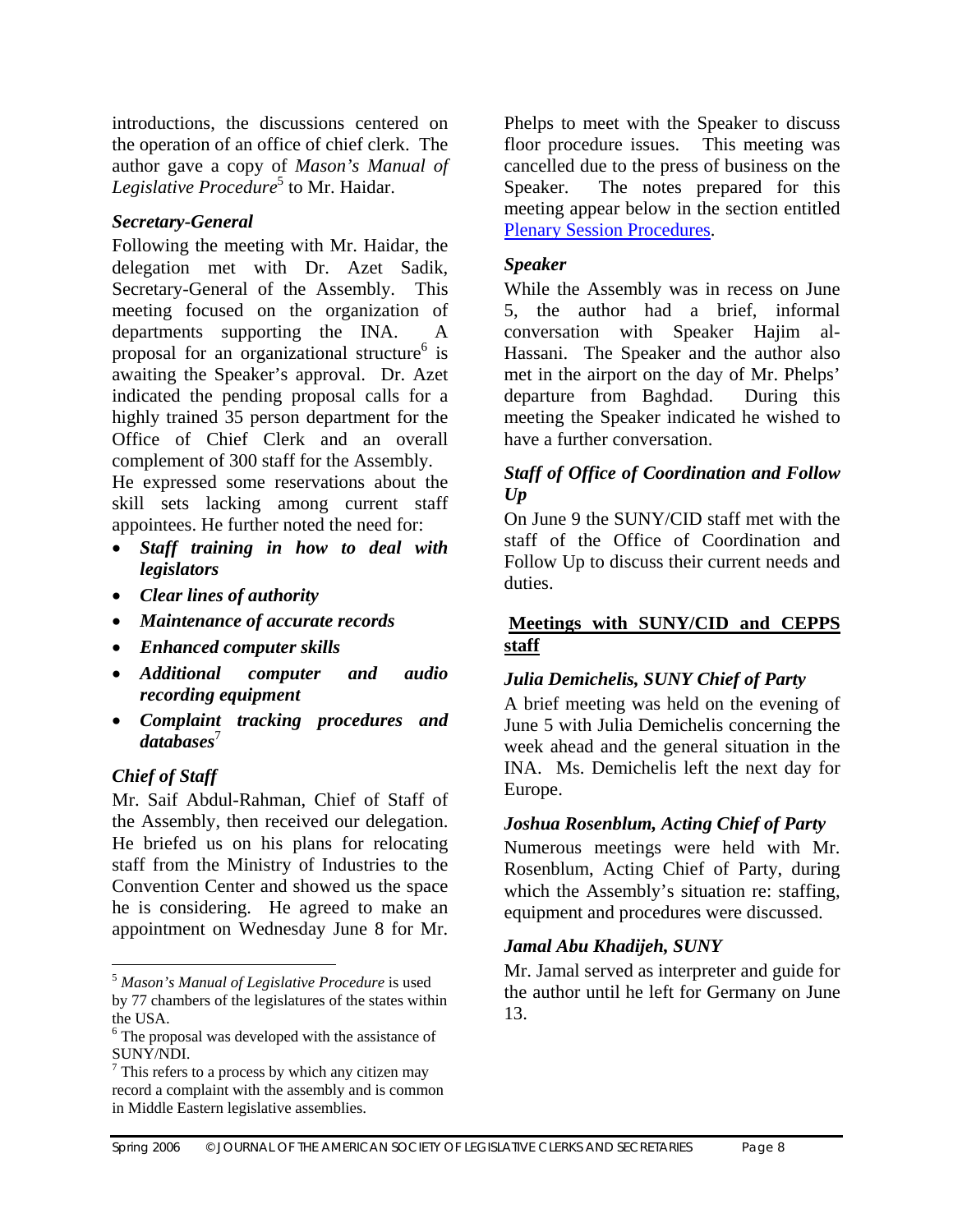### *April Powell-Willingham, NDI (National Democratic Institute)*

The author met informally with Ms. Powell-Willingham on several occasions. The possibility of arranging a meeting with the Chair of the Constitution Committee to discuss committee procedures was broached but scheduling conflicts prevented this from taking place. The author suggested to Ms. Powell-Willingham a means for managing the Committee's business through the use of special rules rather than requiring an amendment to the Rules of Order.

## *Julia Pataki, NDI*

Ms. Pataki requested the author address the members of the INA on general procedure. This presentation was made on June 9, 2005.

## **Presentations**

## *INA department heads*

Since the idea of a legislative clerk was new to the administrative staff of the Assembly, Mr. Haidar asked to have the functions of this office explained to the INA department heads. The author made this presentation on June 7, 2005. After a brief introduction to the history of the office, Mr. Phelps described its principal functions along with the reasons for placing them under the direction of an impartial legislative clerical officer.

## *Assembly Members*

. .

Prior to the author's arrival, NDI had scheduled a program of member orientation

for June 12. Ms. Pataki asked the author to use part of the time allotted to explain the Procedural Rights of a Legislator and the general principles of parliamentary law.

## **Draft Law Consideration – Flow Chart**

The author could not locate a chart that graphically represented the sequence of actions followed by legislative proposals presented to the INA. After consulting the Assembly's Rules of Procedure, the following chart was developed. It should not be considered final since it has not been reviewed by members or staff of the Assembly. Even so, it may be a useful tool for discussion purposes if its leads to a final version that could be used to explain this procedure in simple terms to legislators, staff and citizens.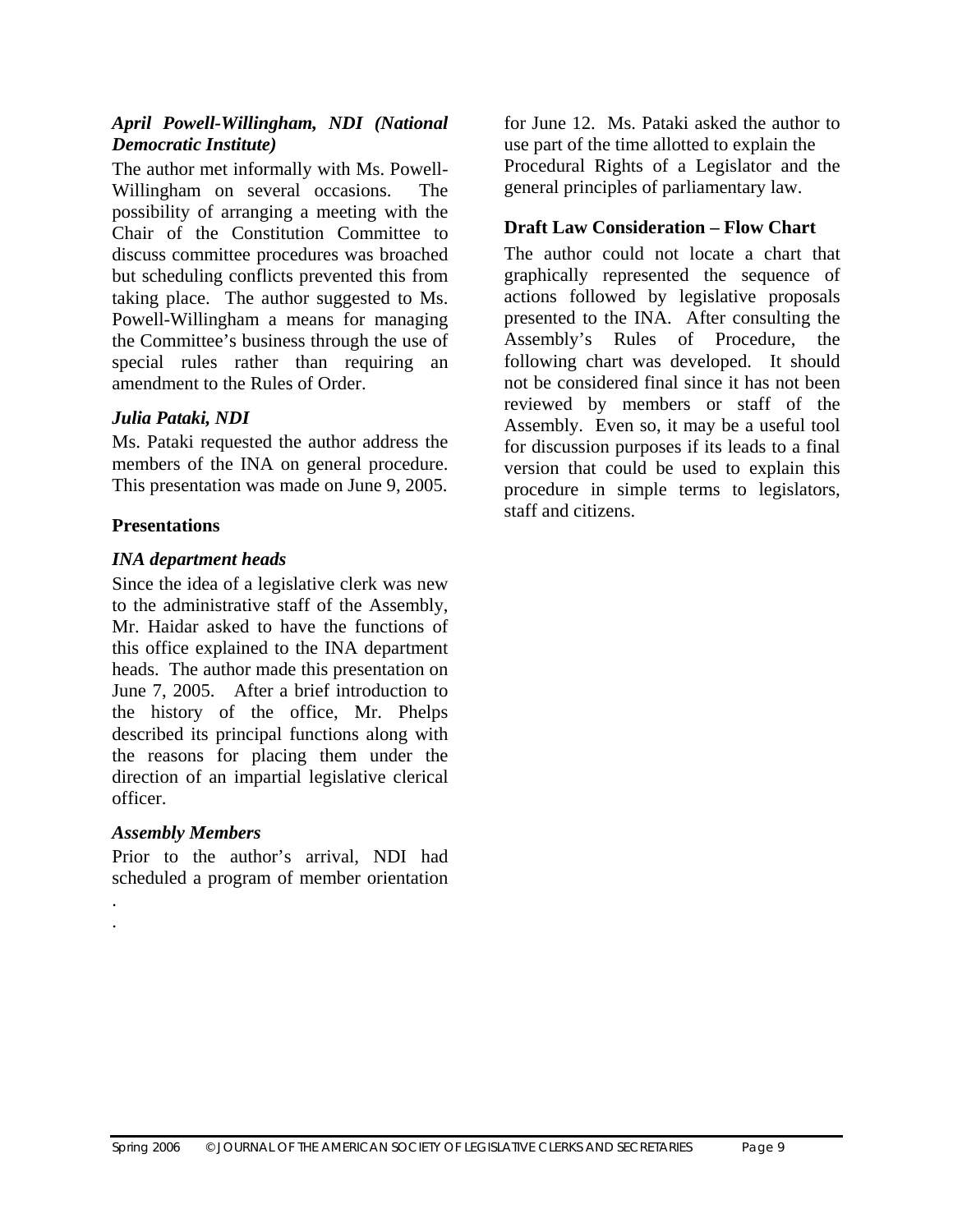<span id="page-9-0"></span>

## THE PATH OF A BILL IN THE IRAQ NATIONAL ASSEMBLY (DRAFT FOR DISCUSSION ONLY)

## **Plenary Session Procedures**

With the permission of the Speaker, the author was permitted to observe the INA during a floor session in which a bill on member retirement was being read and amended by article<sup>1</sup>. The period of observation was approximately 2 hours on

June 7<sup>th</sup>. The following notes and suggestions were passed along to the Speaker.

• **Recognition of Members** 

<u>.</u>

- o **Members now raise their hands when seeking recognition to speak** 
	- It is the common practice in legislative assemblies for a member wishing to speak to stand when the floor is open. This practice makes it easier for the Speaker to identify members seeking recognition.
- o **The Speaker and members should be given a seating chart of the Chamber that includes photographs and names of delegates[.2](#page-9-2)**

<span id="page-9-1"></span><sup>&</sup>lt;sup>1</sup> Each article is read to the assembly, amended and debated under Rule 143.

<span id="page-9-2"></span> $2$  This presumes there would be no security issue involved in having a seating chart.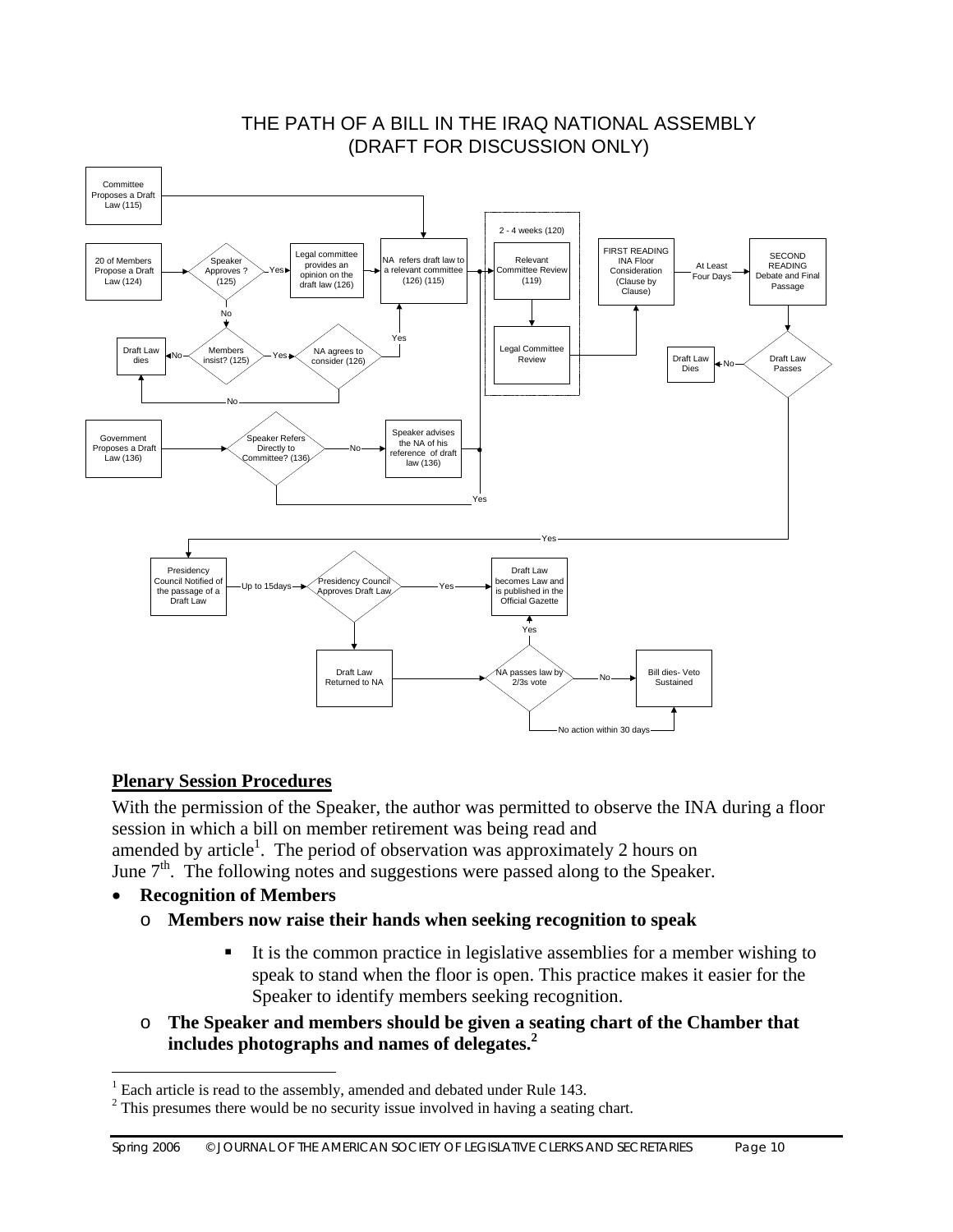- A seating chart would make it easier for the Speaker to recognize members wishing to speak. It would also assist the members in locating one another.
- o **Out of respect for the Office of Speaker and the Rules of the Assembly, members should begin their remarks by thanking the Speaker for having been recognized to speak.**
- o **All comments should be addressed to the Speaker.**
- **Speaker is isolated from staff support** 
	- o **The present Chamber layout provides no way for the Speaker and staff to gain easy access to one another.**
	- o **A table for the chief clerk and his key staff in front of the rostrum would allow the Speaker to easily consult him for procedural or parliamentary advice. If security concerns exist about this arrangement, the table could be turned so that staff faces the Speaker.**
- **The meeting chamber lacks architectural dignity** 
	- o **The meeting room is configured as an auditorium, not a legislative chamber.**
	- o **The Chamber should be rearranged so that each member has a desk, microphone, voting buttons and a comfortable chair.**
	- o **It should also be designed so that the Speaker and the Deputy Speakers sit closer to the members.**
	- o **The Chamber seating should be configured in a semi-circular style that allows members more easily to see one another during debates and the Speaker to more easily recognize the members wishing to speak.**
	- o **Important symbols that would lend a uniquely Iraqi character to the chamber should have a place on the floor. Perhaps an ancient and important artifact known to the people could be brought into the Chamber provided it could be kept secure.**
- **Speaker reads amendments from committees** 
	- o **Most legislatures require that papers be read by the Chief Clerk or one of his staff. This frees up the Speaker to concentrate on presiding. The Chief Clerk should be responsible for organizing and reading all papers brought before the assembly during sessions.**
- **No voting system** 
	- o **Members vote by a show of hands.**
	- o **A voting system would expedite roll call votes and would allow the votes of each member to be recorded.**
	- o **The Transitional Law of Administration requires the vote of each member to be recorded[.3](#page-10-0)**
- **Awkward sound system**

 $\overline{a}$ 

- o **Much time is spent carrying microphones to the member recognized to speak.**
- **The agenda is not adopted by the chamber**

<span id="page-10-0"></span> $3$  Article 33 (A) law of administration for the state of Iraq for the transitional period.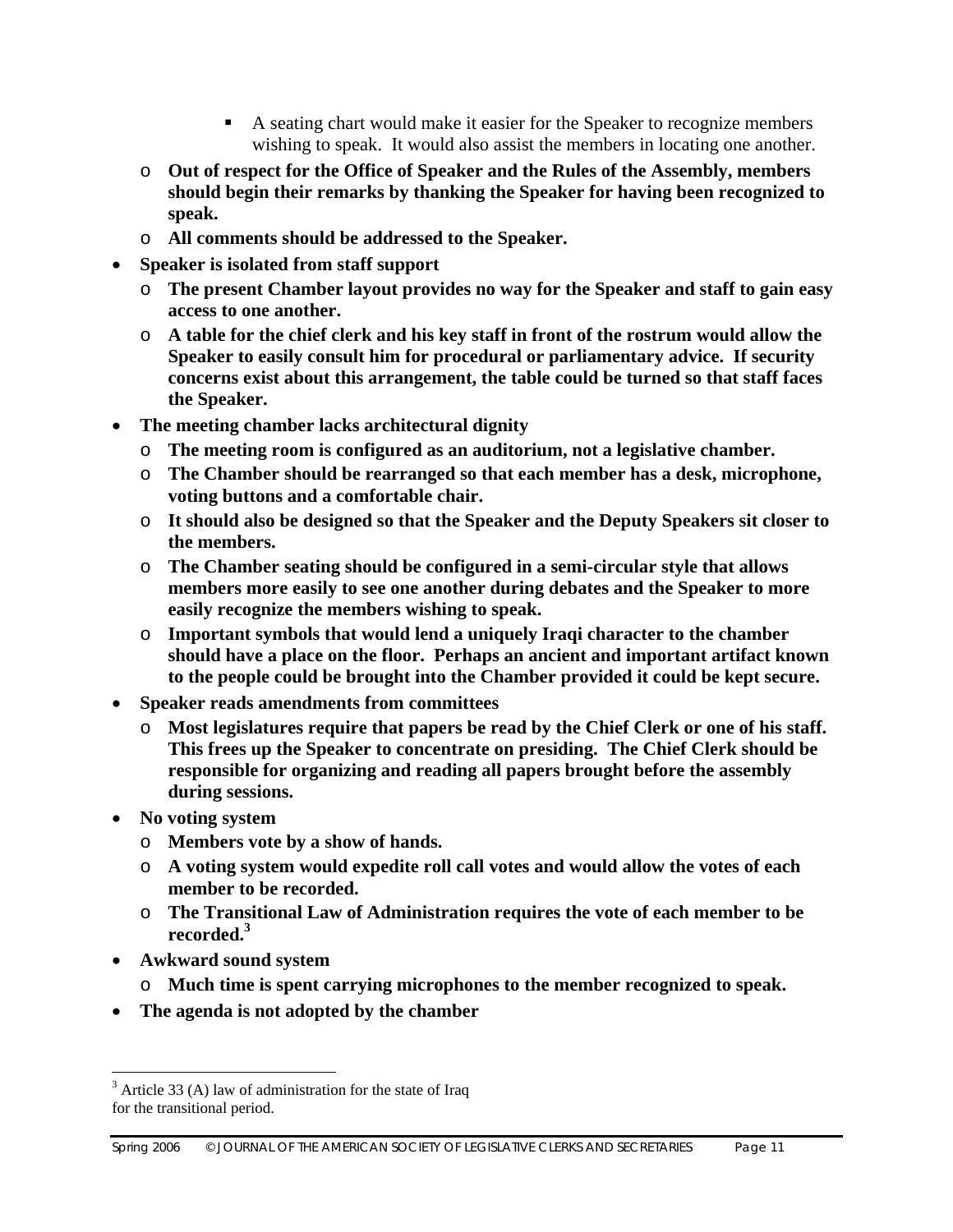- o **Rule 29.1 provides that the agenda is proposed by the Presidency Commission. Rule 29.2 allows the members to add to the agenda by a majority vote.**
- o **There is no order of business on which to adopt amendments to the agenda.**
- o **Presenting the agenda for adoption at the beginning of a session would allow for amendments under Rule 29.2. It would also allow the agenda to proceed without further amendment later in the session since the opportunity for revisions will have been opened and closed.**
- **An amendment to Rules was suggested during debate** 
	- o **Speaker appropriately deferred this suggestion under Rule 161.**
- **The Speaker appropriately ruled out of order a point of order raised on a previously considered Article** 
	- o **Points of order are not available on matters that are immediately pending before the body.**
	- o **This ruling by the Speaker either created a precedent for the Chamber or followed a precedent previously set.**
- **The absence of regularity of form** 
	- o **Questions and debate are taken interchangeably. Questions of fact should precede debate. Questions answered often resolve concerns that would otherwise come up in debate.**
	- o **Suggested alternative form:** 
		- **1. The Speaker directs a proposal to be read or recognizes a member to make a motion.**
		- **2. The Speaker recognizes the sponsor of a proposal or motion to explain it.**
		- **3. The Speaker recognizes members wishing to ask questions of the sponsor.** 
			- **Questions should be addressed only to the Speaker.**
			- **The Speaker then recognizes the sponsor of the proposal or motion for a response to question.**
			- **The Speaker may wish to ask a different member to respond to a question if he or she is more learned about the matter.**
		- **4. The Speaker asks whether there are members wishing to debate the proposal.** 
			- **Members asking to debate should indicate whether they are for or against the proposal.**

• **Speaker or Rapporteur should keep a list of members wishing to debate a matter.** 

- **The Speaker should alternatively recognize pro and con positions in debate to the extent possible.**
- **Debate, like questions, should be addressed only to the Speaker.**
- **5. Before calling for a vote, the Speaker recognizes the sponsor of the proposal or motion to close debate.**
- **6. The Speaker calls for a vote.** 
	- **Prior to a vote, the Speaker should restate the question on which the vote is to be taken.**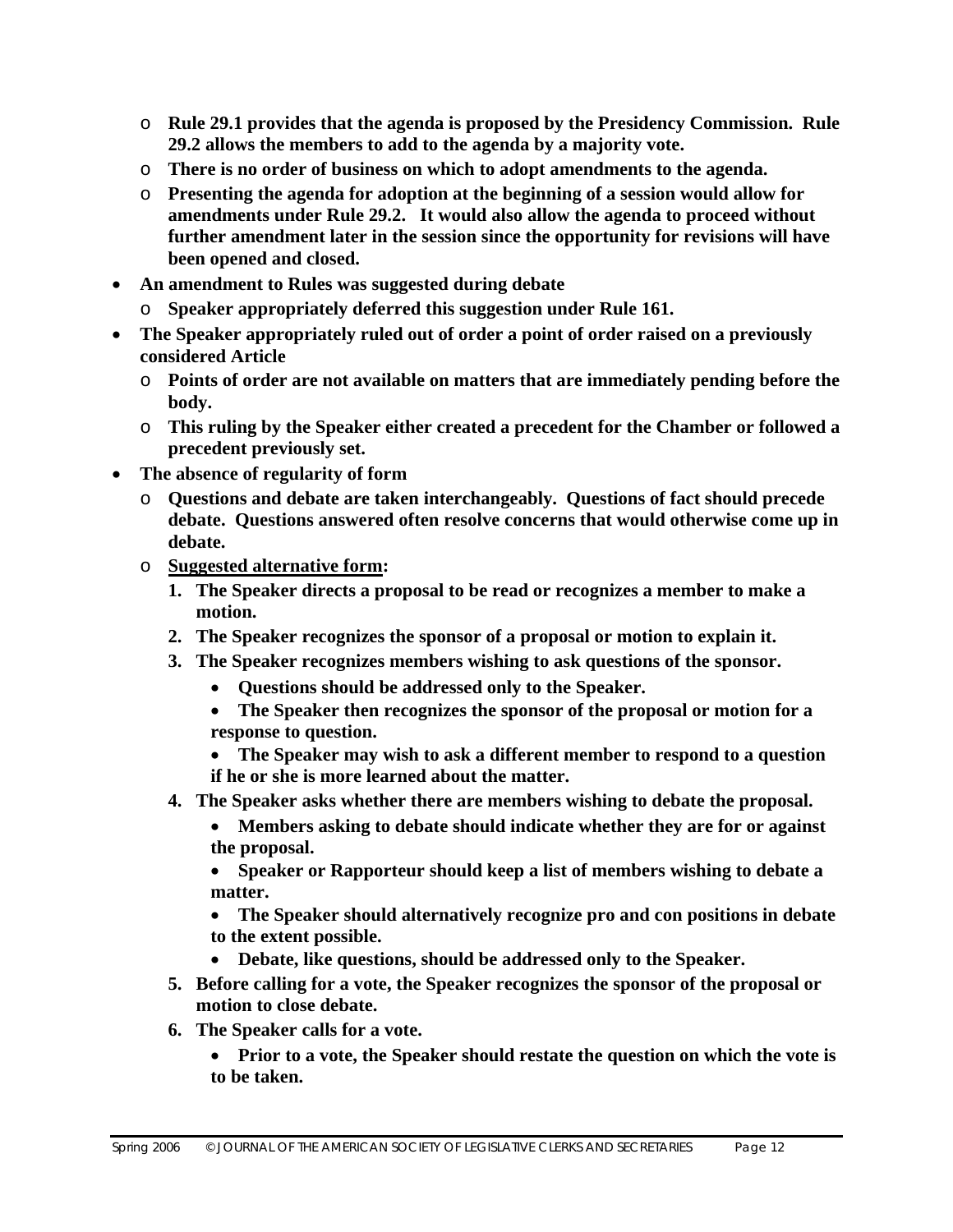- **The Speaker appropriately disallowed debate and questions that were not germane to the pending business.**
- **Speaker appropriately admonished a member for inappropriate criticism of another member.** 
	- o **The Speaker directed the offending words to be struck from the record.**
- **A point of order was allowed to interrupt a vote.** 
	- o **In most but not all cases this is out of order. If the point of order had to do with voting procedures it would be in order. No other point of order should be accepted by the Speaker.**
- **The Speaker should have a gavel or another appropriate device to bring the chamber to order.** 
	- o **The gavel is a symbol of the Speaker's authority. Some such symbol should be present that is consistent with custom and tradition.**
- **Speaker used humor effectively from the Chair to diffuse a tense situation.**
- **Members should be encouraged to take up their detailed policy concerns in committees.**

## **Rules of Procedure**

The *Commentary on the Rules of Procedure of the Iraq National Assembly* submitted earlier under separate cover noted the absence of an Order of Business and a Table of Motions in the Assembly's rules. After observing a daily session, it became more apparent that adoption of these procedures would facilitate the regularity of the Assembly's lawmaking process. The Order of Business and Motions Table suggested below are presented as a starting point for discussion of these procedures. They were extracted through a plain reading of the rules with no knowledge of the customs and traditions of the Assembly. It would be of benefit to the Assembly, if a decision to adopt an agreed to version of these procedures was made before the constitutional proposal comes to the floor.

## *Order of Business*

- *Prayer*
- *Call to Order*
- *Quorum (Roll Call)*
- *Approval of the Minutes*
- *Communications from other Branches*
- *Reports of the Presidency Commission & Committees*
- *Motions Related to Committee References* 
	- *Introduction of Draft Laws*
	- *Questions to Ministers*
	- *Replies from Ministers*
	- *Draft Laws on Final Passage*
- *Draft Laws Read for Amendment*
- *Draft Laws on Debate as to General Principles* 
	- *Resolutions*

*Suggested Table of Motions* 

- *Adjourn at a certain time*
- *Adjourn immediately*
- *To recess to a time certain*
- *To vote immediately*
- *To limit debate*
- *To postpone temporarily*
- *To refer to committee*
- *Amend Draft Law*
- *Draft Law*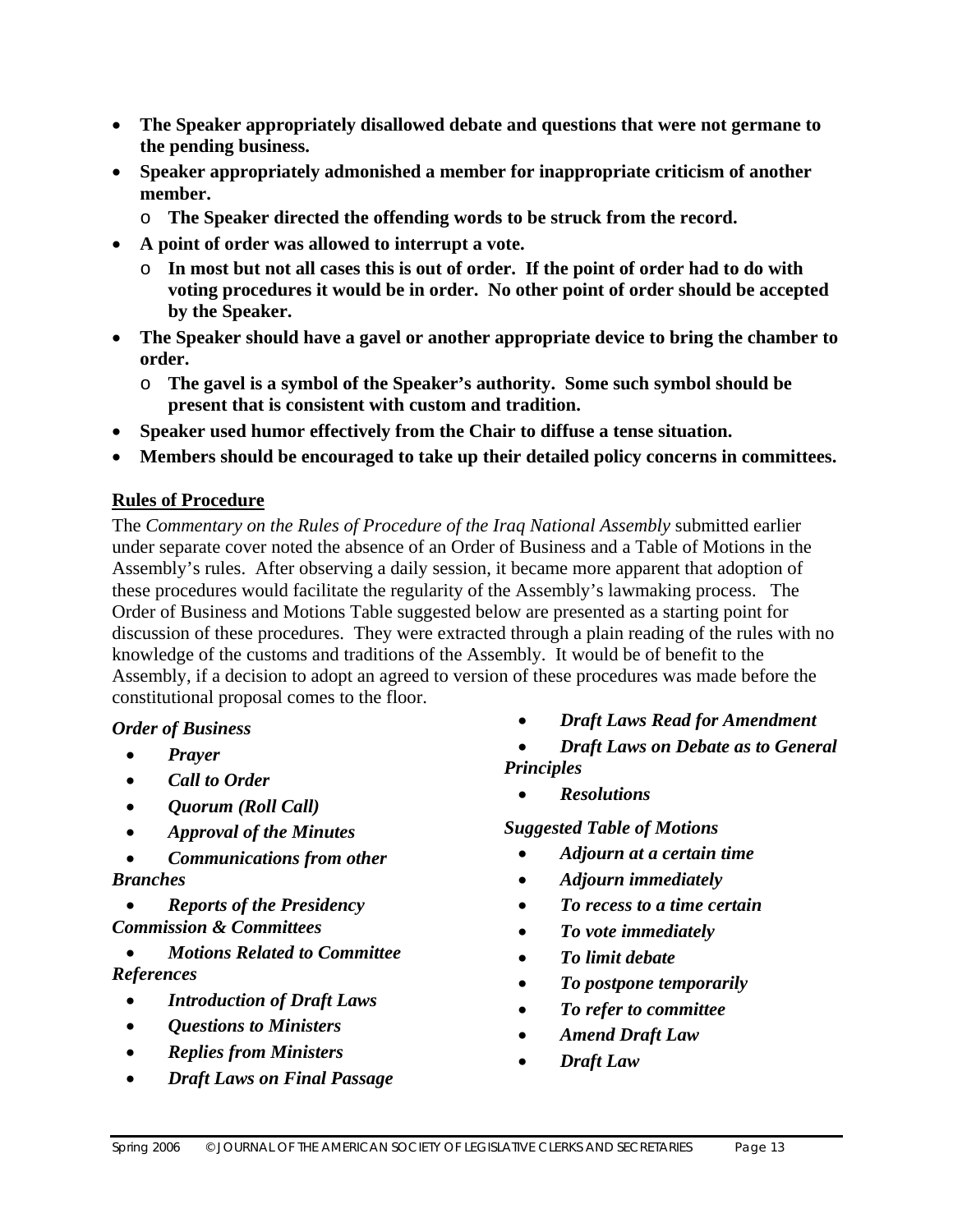*The Characteristics and Usage of Motions* 

This section generally describes the characteristics of motions and their application in a legislative assembly.

- *A motion is a proposal to act.*
- *It must be a definite proposal.*

• *It must be of a nature as can be acted on by the body by a vote.* 

• *It must be presented at the proper time.* 

- *Only one motion may be pending.*
- *Only motions of a higher*

*precedence are in order when a motion is pending.* 

• *Subsidiary motions approach final resolution as one goes higher up the list.* 

• *Motions may be substantive (Bills and Amendments) or procedural.* 

• *A presiding officer has a duty to accept a motion that is in the proper form and presented at the proper time.* 

• *A motion is not in the possession of the body until stated by the presiding officer.* 

• *Substantive motions (bills... etc.) may be presented in the same form only once to a session.* 

• *Procedural motions may be renewed when circumstances have changed a proposal.* 

• *A motion may include several questions but such motions must be divided upon request of any member.* 

## **Office of the Chief Clerk**

Legislatures require skilled and professional administrative support if the record of their work is to be legitimate and authoritative. The most ancient and essential of these support systems is an independent and unbiased clerical office that records, facilitates, and preserves the actions of the body. Most legislative assemblies confer

upon this office a high level of responsibility and trust. At its head is a chief clerk who works for the entire assembly and serves at its pleasure.

### *The Chief Clerk's typical duties:*

- *Advise the presiding officer and legislators on questions of parliamentary procedure*
- *Prepare session agendas (a.k.a. order papers or calendars) at the direction of the Speaker*
- *Organize daily session papers scheduled for Assembly consideration*
- *Distribute session-related papers to the members*
- *Read pending papers to the chamber*
- *Record actions taken on bills, amendments and motions*
- *Record the rulings of the Speaker on parliamentary questions*
- *Receive committee notices and reports on behalf of the Assembly*
- *Receive formal communications from the Executive and Judicial branches on behalf of the Assembly*
- *Count and record members present for the quorum vote*
- *Record votes*
- *Compile the rulings of the Speaker on questions of order*
- *Transmit bills passed to the executive authority*
- *Administer the oath of office to newly elected members*
- *Manage the Office of the Chief Clerk*

## **Voting/Sound System**

A chamber with 275 members should have a voting system. A voting system would allow the chamber to make best use of its time as well as ensure that the votes of each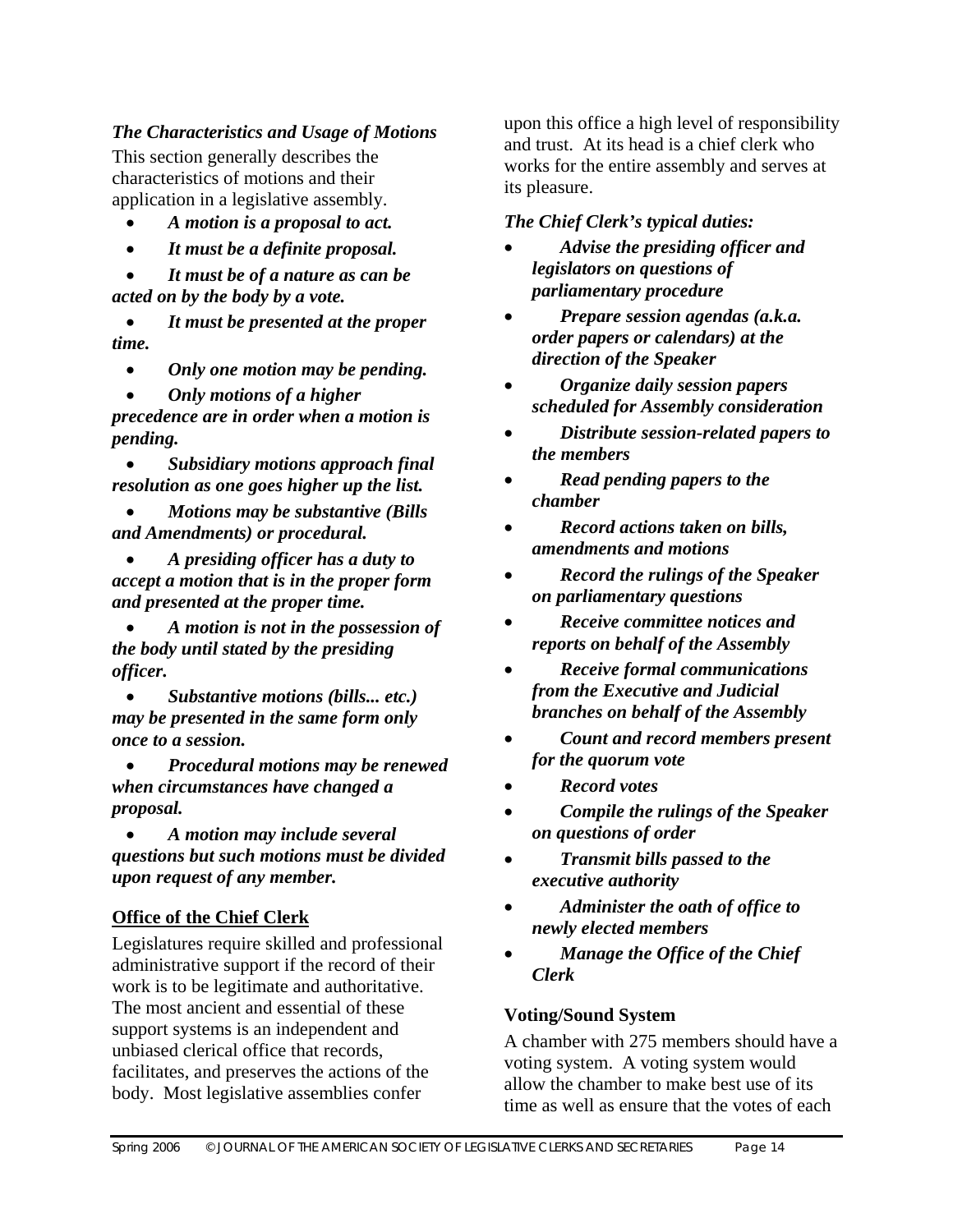member are properly recorded. There are relatively few vendors who provide such systems.

#### *Bosch (formerly Philips) Digital National Congress System*

Philips offers an integrated sound/voting system. It also offers an optional simultaneous interpretation module. One vendor offering this system may be viewed on the following webpage: [http://www.eurosis.com/simultaneous](http://www.eurosis.com/simultaneous-interpretation-equipment.htm)[interpretation-equipment.htm.](http://www.eurosis.com/simultaneous-interpretation-equipment.htm) The systems available from this vendor may be available for lease. Other vendors also market this system.

## *International Roll Call*

International Roll Call Corporation (IRC) of Mechanicsville, Virginia [\(http://www.roll](http://www.roll-call.com/)[call.com/](http://www.roll-call.com/)) provides voting systems to a majority of state legislatures in the U.S. as well as a number of national legislatures. It also markets and supports turn-key applications for bill drafting, journal composition, bill tracking, chamber action recording and other legislative functions. IRC's application suite, known as LawMaker™ can be customized to meet the specific procedural requirements of any assembly.

## **Recordkeeping**

There must be no question about the wording of legislation that passed an assembly and the process by which it was enacted into law. To this end, effective recordkeeping and verification of legal documents is essential. Cultural and technical issues will shape its final form but most legislative recordkeeping systems include the following basic elements:

## *Document types*

## *Session Agendas (Order papers)*

When producing an official record, it is essential that the daily sessions of the INA

follow a regular action sequence. Such regularity allows members and the public to anticipate on what date a specific agenda item will be taken up and in what order it will be considered relative to other pending business. Following a regular order of business during sessions has the added benefit of allowing *Journals* to publish actions taken in the same sequence every day. This simplifies *Journal* production and facilitates the work of legal and historical research.

## **Journals**

Most constitutions require that *Journals* be kept by an assembly. A *Journal* is not a verbatim transcription of debates. It is a record of actions proposed and taken by a lawmaking body and its committees during a specified legislative term. In other words, a *Journal* may be viewed as an expanded form of "minutes." It is usually the only record considered by the courts as authoritative because it is approved by the body.

## *Draft Laws and resolutions*

Legislative proposals typically take at least two forms: draft laws and resolutions. Draft laws are delivered to the President for his or her assent. They are more formal legal documents. Resolutions are not delivered to the President. They do not become law but instead serve other legislative purposes such as proposing amendments to the constitution, expressing the sentiments of the chamber or adopting rules of procedure.

## *Committee Notices*

Committee notices inform members and the pubic about when and where legislative business referred to a committee will be considered. Since committee meetings are closed under present Rules of Procedure whether the public notice is necessary or desirable should be decided.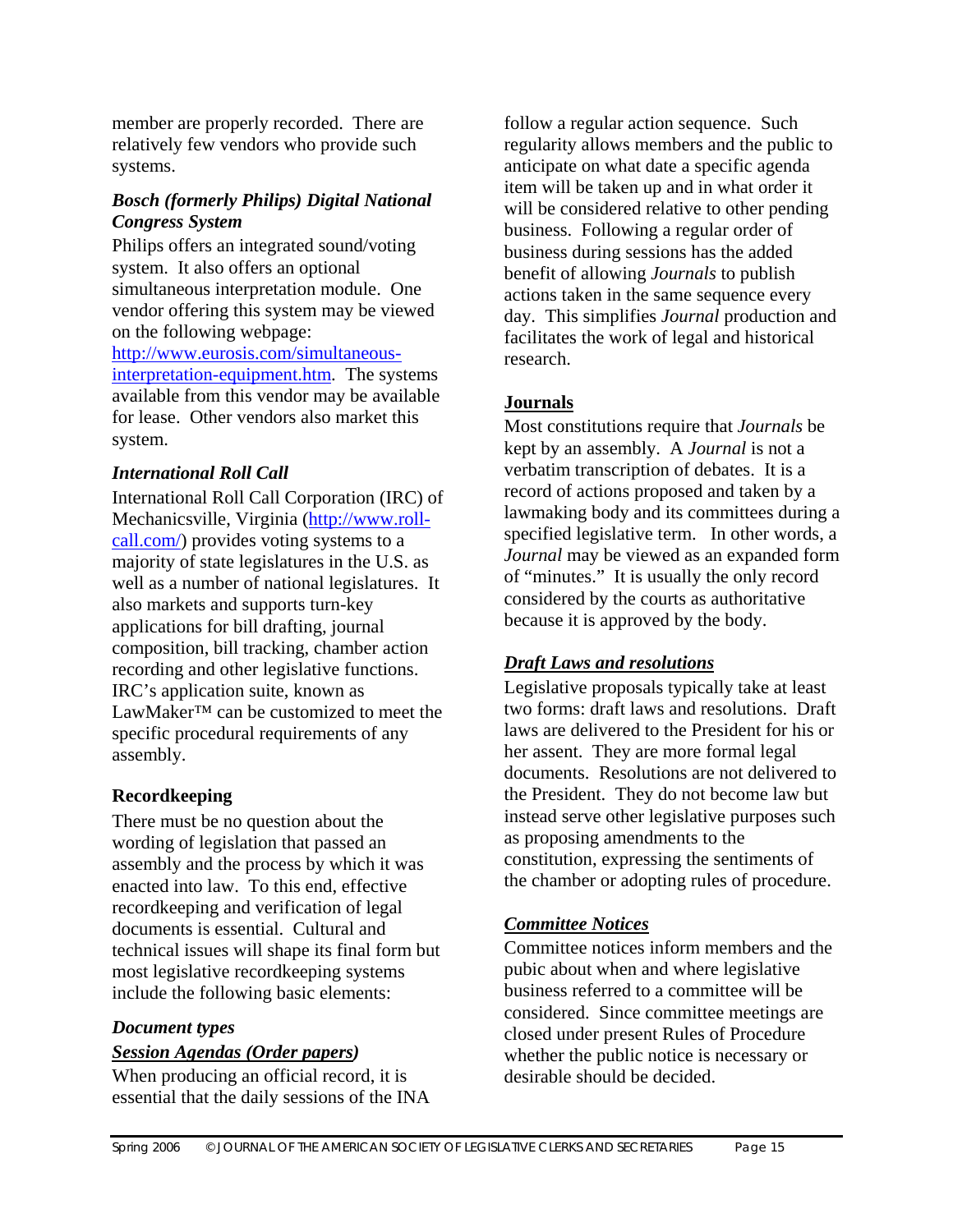## *Committee Reports*

Committees do not make final decisions for a legislative assembly. They make recommendations. When a committee takes action on a legislative matter, it submits a report to the plenary body. This report usually includes:

- the time, date and place of the meeting
- a recommendation made on the matter in question (approve, disapprove or amend)
- a listing of the members present and voting on the question and the outcome of the vote
- the names of persons giving testimony on the subject reported

In the interest of procedural regularity, committee reports should be standardized across all committees of the assembly.

## *Forms*

Forms standardize common procedural transactions in legislature. Among the most familiar of these are:

- Amendment forms
- *Statements of conflict of interest*
- *Abstention from voting forms*
- *Requests to be excused from a daily session*
- *Requests to sponsor legislation*
- *Requests to change the committee reference of a bill*
- *Roll call vote forms*

## *Verification*

It is inevitable that technical errors will be made when documents are created. In most cases, such errors, while embarrassing, are of little consequence and can be corrected through an errata sheet or an updated version. For legislatures, technical errors take on considerable significance when they go undetected and find their way into law. For this reason, a rigorous verification of legislative documents is essential.

## *Records Preservation*

Responsibility for preservation of the historical record of a legislative chamber usually falls upon the chief clerk. This may entail maintaining lawmaking records in a dedicated legislative archive or transferring them to a larger governmental archive. Whichever model is followed, it is usually the chief clerk who is held accountable for the preservation of the historical records of the chamber.

## **Hansard**

## *Verbatim Record*

Article 33 (A) of the Law of Administration requires that each plenary meeting of the Assembly be recorded, transcribed and published. Westminster-based legislatures refer to such a transcription as "Hansard<sup>1</sup>." Hansard usually refers to floor session transcriptions, however, some legislatures, such as the Parliament of Canada, have begun producing a Hansard record of all committee meetings as well.

Hansard is a particularly important resource in legislatures that debate general principles of a draft law before it is referred to committee. Committees in these legislatures use Hansard to identify the sections of a draft law that were most frequently questioned or criticized during floor debates. These sections are targeted for discussion and testimony before the committee of reference.

Modern Hansard systems use digital recording equipment and software that enables the clerk's staff to index session recordings. This provides rapid and easy access to a specific recorded segment of a session. One company that provides digital

<span id="page-15-0"></span><sup>&</sup>lt;sup>1</sup> Hansard took its name from **[Thomas Curson](http://en.wikipedia.org/wiki/Thomas_Curson_Hansard)** [Hansard](http://en.wikipedia.org/wiki/Thomas_Curson_Hansard), a nineteenth century printer in London who privately printed accounts of parliamentary debates.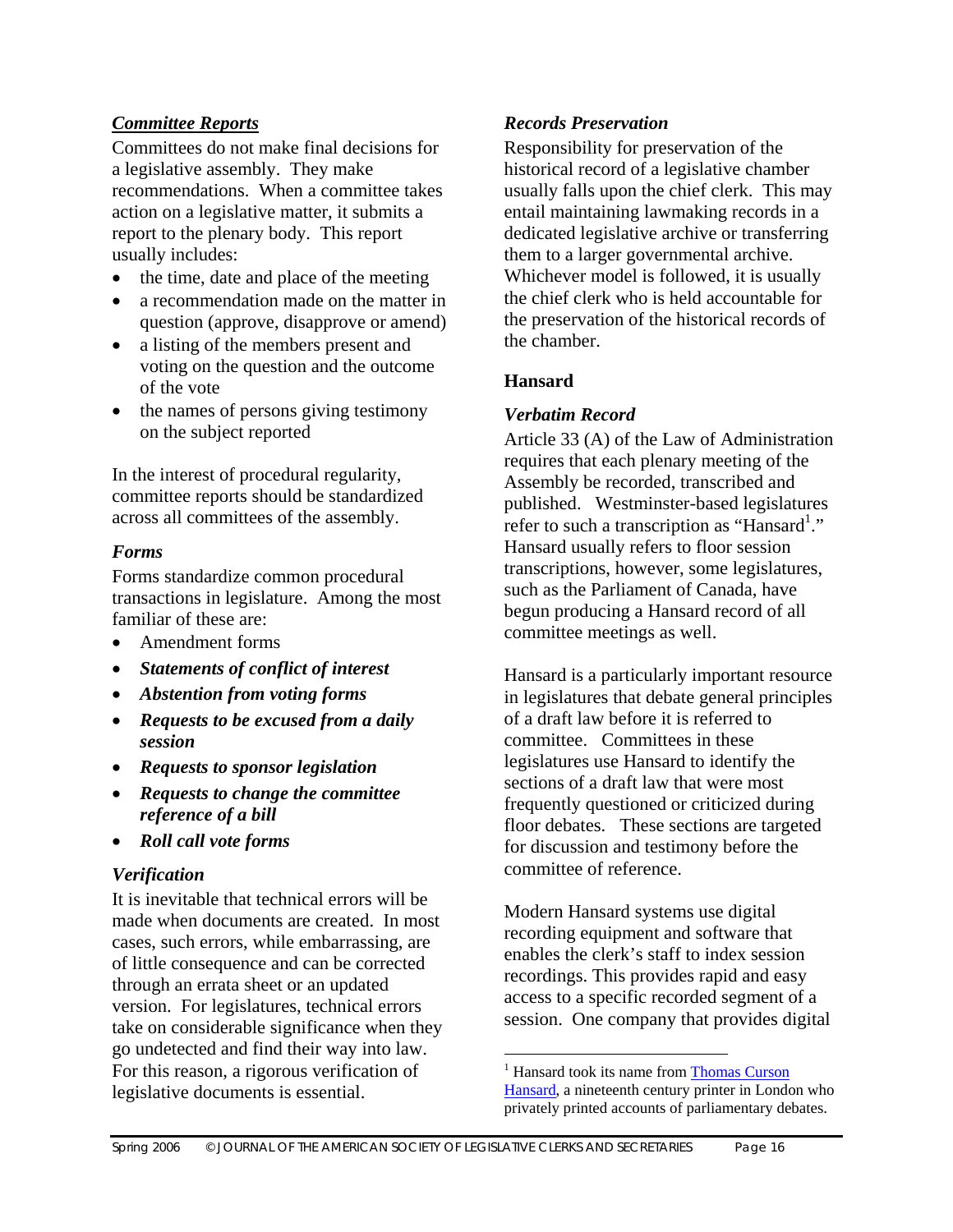recording systems is FTR Gold whose website is: <http://www.ftrgold.com./intro.asp>.

#### *Palestinian Legislative Council System*

The Palestinian Legislative Council implemented a Hansard system for its floor debates in 1998. At the time it was regarded as a model approach. (See the author's report entitled *Guidelines and Recommendations for Legislative Record Keeping in the Palestinian Legislative Council,* Associates in Rural Development, Supplementary Support for the Palestinian Legislative Council, Delivery Order Under USAID Contract *No*. AEP-5468-1-00-6009- 00, November 19.1997).

#### **Committee Procedures**

Committees perform the detailed work of lawmaking. They are delegated specific duties or jurisdictions by the plenary chamber and become "de facto" policy experts in these areas. No plenary body has enough time to consider the details of every proposal placed before it. Committees fill this need.

Committee procedure often closely mirrors rules adopted by the plenary body; thus requiring legislators to master only a single procedural system. There are, however, important differences between committee meetings and plenary sessions. Committees are necessarily less formal bodies. This informality allows them the time and flexibility to sufficiently examine legislative proposals and oversee executive actions. One important difference between plenary and committee procedure is the practice of committees permitting members to speak more than once on the same question. The authority of a committee chair during meetings can be generally viewed as equivalent to that of the Speaker during plenary sessions.

## *Quorum*

A committee must have a quorum present, to take up business or to vote on substantive questions. If a quorum is not present, testimony may be received but no votes can be taken.

#### *Motions*

Members initiate actions in committee just as they do in the chamber, by proposing substantive or procedural motions. Members should receive further training in the proper use of motions.

## *Minutes*

The minutes of a committee are taken in two forms: an action summary and committee reports (See Recordkeeping above.)

## *Hansard*

Whether Hansard should be kept for all committee meetings is a matter of policy for the assembly to decide. The Transitional Law of Administration suggests Hansard should be published for plenary sessions but makes no mention of a similar requirement for committees. Hansard production is a resource-intensive undertaking which, at this point, might best be deferred for committees. An exception to deferral should be the Constitutional Drafting Committee whose proceedings should be recorded and transcribed for historical, academic and legal purposes.

## **Script Writing**

Use of the same words and phrases while conducting session business gives a chamber a sense of predictability and procedural consistency. Scripts are used by legislatures to accomplish such regularity.

The words used in daily sessions vary widely from one legislature to another and scripts will vary accordingly. Because of his/her knowledge of custom and procedure, the chief clerk of a chamber is usually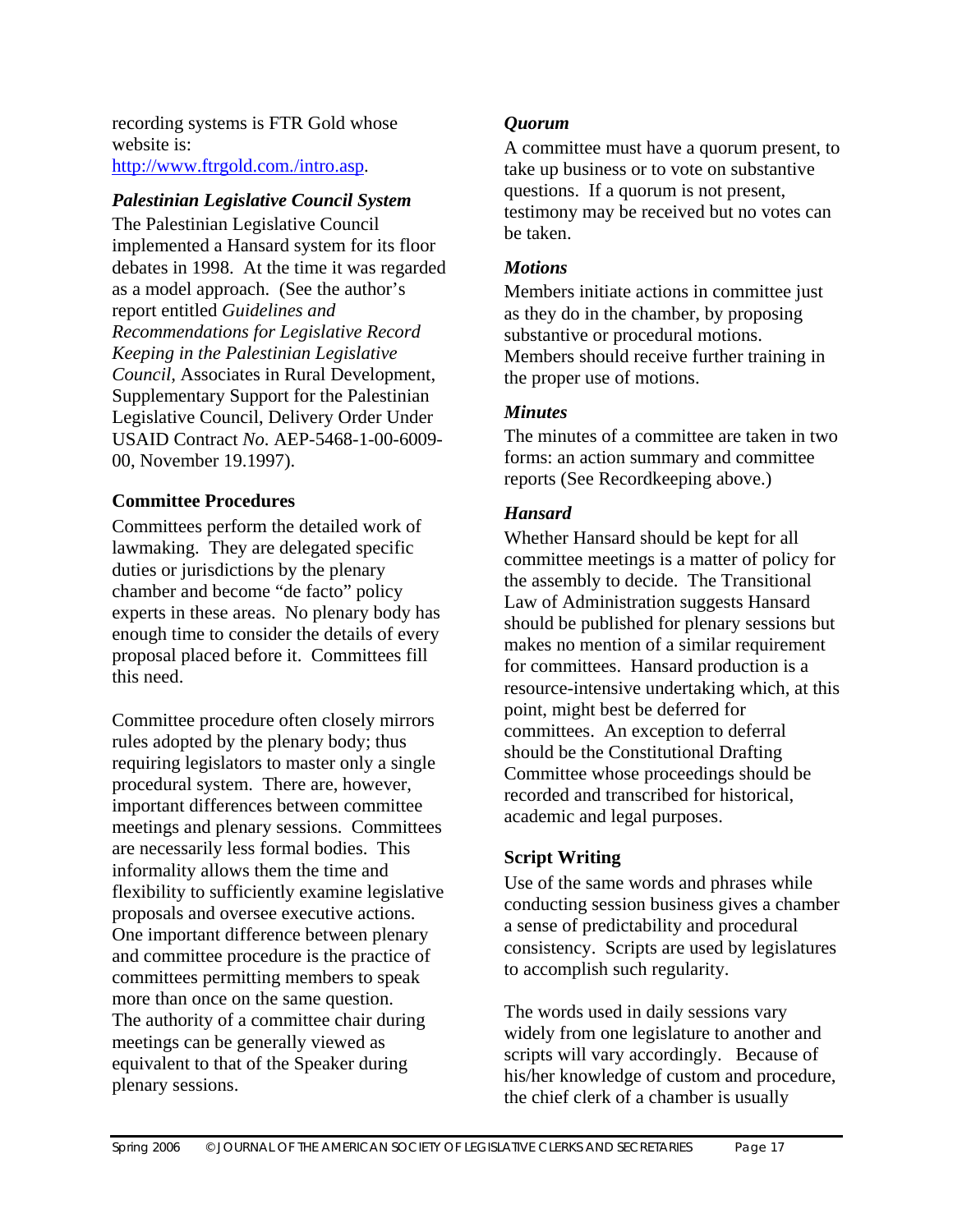delegated responsibility for drafting scripts. Legislative scripts are word-for-word dialog sequences that ensure that the Speaker and members are following the correct legislative idiom.

There are generic scripts written for a typical session day. There are also scripts written for ceremonial events or other special occasions such as the organization of the chamber and election of leadership.

#### **Instructional Manuals**

Most clerical offices compile manuals that describe in detail the way certain tasks are performed in the various departments of the office. Although these manuals are important training tools they also ensure that work is performed consistently from year to year. This "task continuity" is critical to the legal and historical researcher who must rely upon consistency of connotation and process. It is also important to members and staff looking for procedural precedents. Instructional manuals often cover both legislative and administrative functions. Some of the most common manuals are noted below.

## *Legislative Manuals*

- *Journal writing*
- *Calendar publication*
- *Bill drafting*
- *Engrossing and enrolling*
- *Committee appointment procedures*
- *Statistical data collection, reduction and analysis*
- *Office file organization*
- *Bill filing*
- *Documents management*
- *Delivery of bills to the Executive*

#### *Administrative Manuals*

- *Correspondence management*
- *Office administration*

## **Task Lists**

Preparation for daily sessions constitutes a large part of the work of a legislative clerical office. To ensure papers and other sessionrelated items are in good order, session checklists are usually developed.

## **Recommended Implementation Schedule for a Chief Clerk's Department**

Assuming that the INA leadership agrees to establish a chief clerk's office, the following high-level implementation schedule is recommended for this department. Some of the required items have been addressed to some degree by prior consultancies. Areas that have not been covered should be considered for future scheduled support.

#### IMPLEMENTATION PLAN

- Election or appointment of a Chief Clerk
- Adoption by the Presidency Commission of a projected budget for the Clerk's Department
- Within not more than 4 weeks from adoption of the budget, the Chief Clerk should develop an implementation plan for organization of his/her office based upon the structure approved by the leadership. At a minimum, the plan should include:
- Organizational goals and objectives for the department for the next 3 and 6 month periods
- A final description of functional responsibilities of each division within the department and their interdependent operations
- Identification of the skill sets required within each division
- Identification of equipment needed for each division
- Hiring and training schedules for each division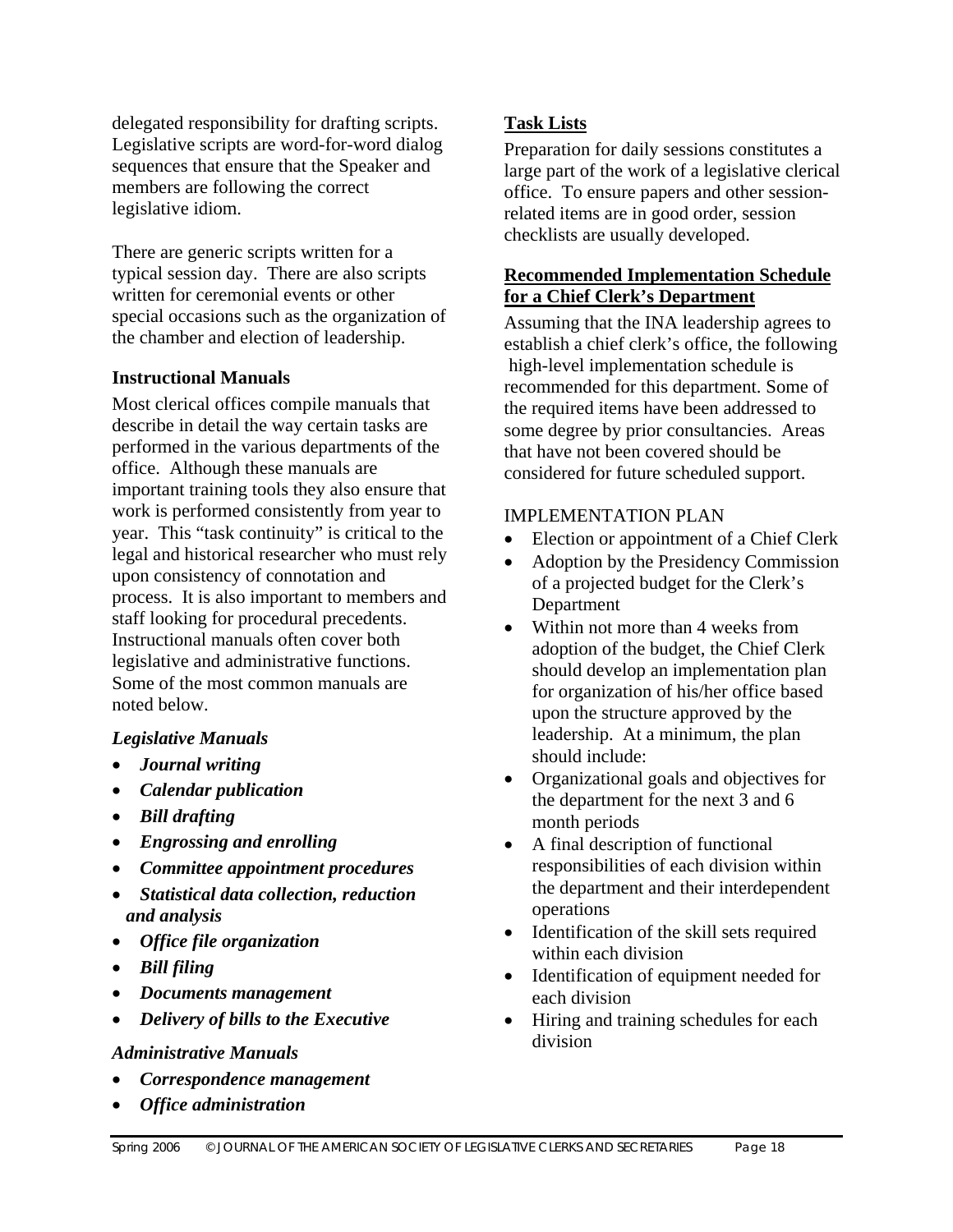- Submission of the plan to the Secretary General and the Presidency Commission for approval
- Plan amendments incorporated based upon leadership's suggested changes
- Implementation of the plan

## **Next Steps**

The follow steps are recommended to further the institutional development of the INA and its support systems:

- Continue pressing the Assembly leaders to move quickly on a staff support plan.
- Promote Mr. Haidar as a viable candidate for Clerk, should that position be established.
- Consider programs for staff on working with legislators and for legislators on the role of staff and how to use staff to further their legislative aims. Effective synergy between members and staff is critical if the INA is to evolve into an effective institution. The role of each is, understandably, somewhat confusing to the other. A program that helped clarify this relationship would improve both the formal and informal relationships between members and staff.
- Consider a program at which the Assembly members might be acquainted with the role of the legislative chief clerk. It is a role that will be new to many.
- Promote opportunities for INA staff to interface with their counterparts from the US as well as other legislatures. The staff of the Palestinian Legislature might

be one potential resource in certain areas. The professional culture of legislative staff work is conveyed largely through interaction with accomplished counterparts.

- Consider arranging for Mr. Haidar to attend the Springfield, Illinois meeting of the American Society of Legislative Clerks & Secretaries scheduled for September 21-26, 2005.
- Schedule the round table discussion on Rules of Procedure.
- Continue promoting instruction in general parliamentary law for staff and members.
- Schedule consulting support for development of specifications for new voting and sound systems.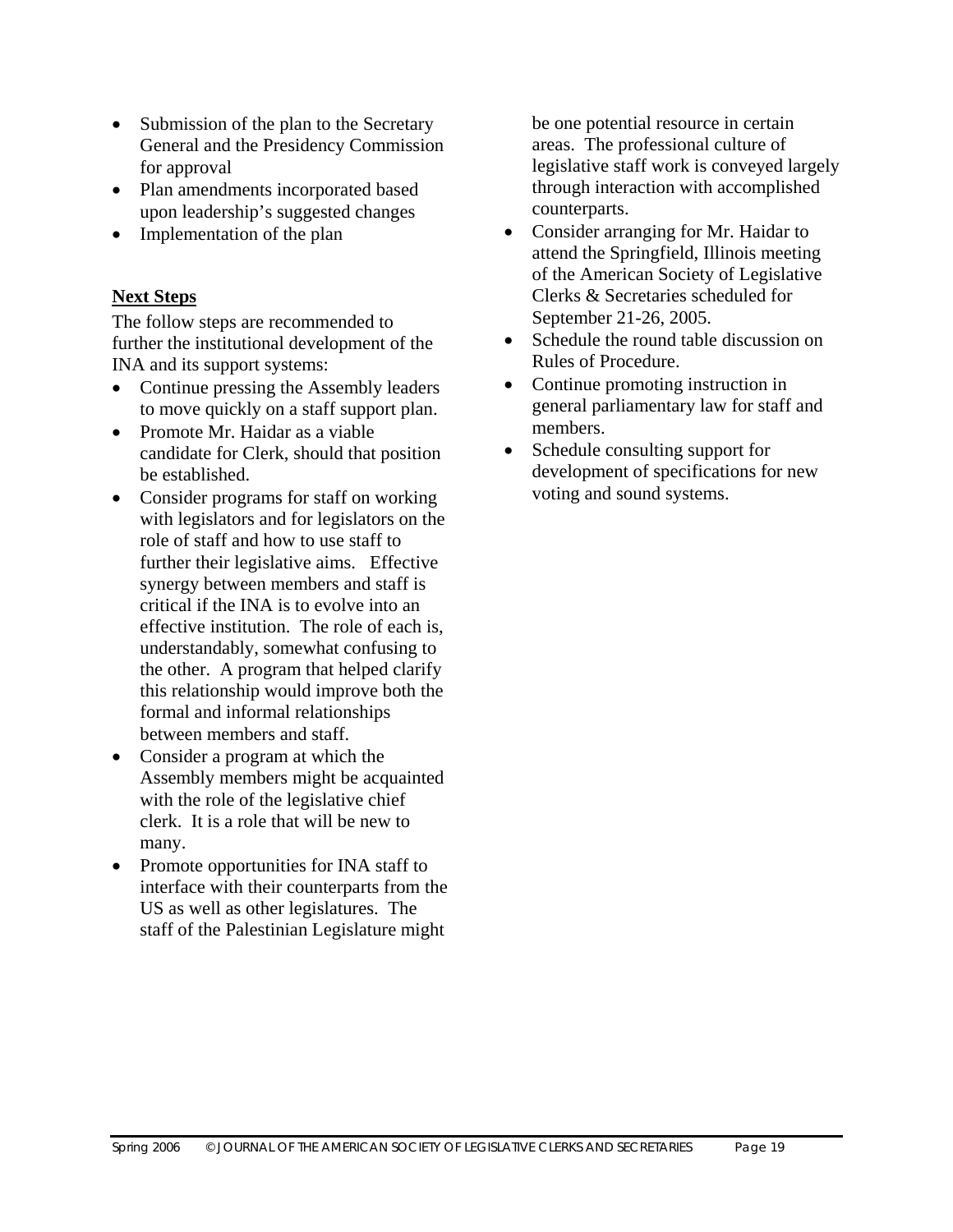Physical signs of progress are vitally important to an assembly in the early stages of its development. For a modest investment, the Chamber could be transformed into a more dignified hall and take on uniquely Iraqi design features. At present, it is an auditorium, not a legislative chamber. Even if temporary, such a gesture by the U.S. would be a tangible sign of support that would be evident to all the legislators. The Iraqis should, of course, approve the re-design.

#### ### End of report excerpt ###

This excerpt was followed by a lengthy article-by-article critique of the adopted rules of the Transitional National Assembly.

#### **Life at the Gypsy Camp**

Days are hard to plan in Iraq. Schedules must often be adjusted. Travel or security problems or even the absence of a quorum often interfere. The Assembly meeting hall must be evacuated every night by 6 p.m., so night meetings are not an option. Some days I stayed in my trailer and worked on reports and presentations. Compounding these problems, our electrical generator was old and its performance unpredictable. There were hours at a time when the Camp would shut down as the temperature approached 120 degrees. Power was also necessary for water to be pumped. One morning, when I had an important meeting at the Assembly hall, the power went out just as I was getting in the shower. That morning I bathed with bottled water.

There was a restaurant known as the Blue Star located inside Camp Freedom. The food wasn't bad and it was popular with expats. I ate there about 10 times. There were no options other than Burger-King or Pizza Hut take-out from the PX. The Blue Star had good beer and, ironically, my favorite

Cuban cigars. Breakfast was hard to come by, so I asked one of my friends with a DOD badge to bring me cereal from the PX. The Blue Star sold milk. My friend brought Fruit Loops. I came to hate them.

#### **Departure**

Leaving Iraq was more difficult than getting in. Sandstorms had taken place that shut down air traffic several days before my departure date. Travelers whose trips had been cancelled were lined up at the BIAP to get out of the country. I arrived in plenty of time and waited for my flight to be called. Passengers are required to wait in an open lobby area. They cannot get to a ticket counter until their flight is called. When my flight to Amman was called. there was a rush of people to the entry point. Reservations meant nothing. Not knowing the system, I politely waited my turn, only to learn my flight had been overbooked by about 40 seats. I wasn't going anywhere that day. I did not relish the prospect of returning to the Camp over the BIAP road but had no choice. I borrowed a cell phone and called the security team at the Gypsy Camp. They came back out for me after about an hour.

After explaining to one of my friends on the security team what happened, he said he would handle the problem the next day. A Hungarian, he had a compatriot at the airport who would personally walk me through the departure procedure the next day. This time, all went well and I got out on schedule after clearing not quite as many security checks as the Paris De Gaulle. Ironically, it only cost one dollar to get out of Iraq but eighty dollars to get in. Most people on the project thought these numbers should be reversed.

It was nice to be back at the Sheraton in Amman. Even my luggage made it. There I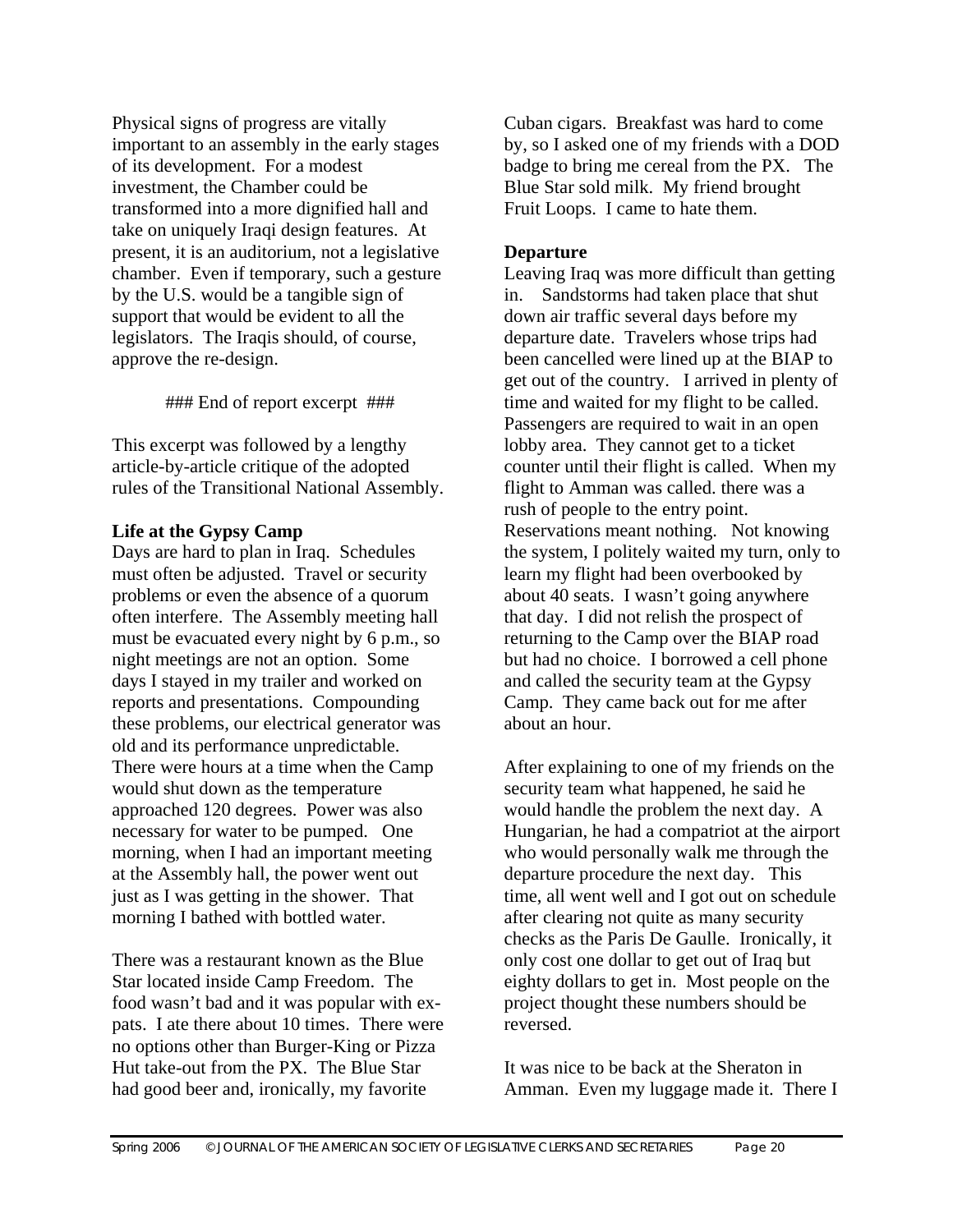was debriefed by SUNY staff and turned in my telephone. The next morning, early, I left for home.

#### **Final Thoughts**

I returned to Iraq five months later in November and was pleased to see how much progress had been made. Floor sessions were more orderly and the staffing structures better defined. Some of the recommendations in my original report had been implemented. Others were rejected or held in abeyance pending the election of a new permanent assembly under the Constitution ratified in October.

The security situation was more tenuous. On several occasions, staff at the Camp was herded by security personnel into concrete bunkers under threat of rocket-propelled grenades. One had landed in the Camp the day before I arrived. It caused no injury and did no substantial damage because of the barricades.

On a brighter note, this time I had a DOD badge and was able to access the mess halls and PX and enjoy other amenities such as the gym. Overall the experience was more pleasant. I was returning to visit friends I had made during my trip in June. Second consultancies are always more productive

because introductions have been handled and trust established, and constructive work can commence right away.

One of the recommendations from my first report was that the Speaker be given a gavel. When I met with the Speaker in November, I was able to give him one. It was his first. He used it extensively during that day's session and during several thereafter that I was able to observe. I later learned from a staff member working for the project that I was the first Westerner allowed to observe the sessions of the Iraqi National Assembly within the Chamber.

International consulting under these conditions is hard work with a lot of late hours and the pressure of deadlines. It is also extremely rewarding. There will always be hardships, cultural sensitivities and occasional dangers, but that's the way it is in emerging democracies. They are not often found in tourist destinations. I came away from the experience convinced that the legislators and staff in Iraq are committed to democratic values in so far as they understand them. They are committed to the point that they risk their lives every day coming to the Assembly building. To associate with people of such caliber and courage is an honor.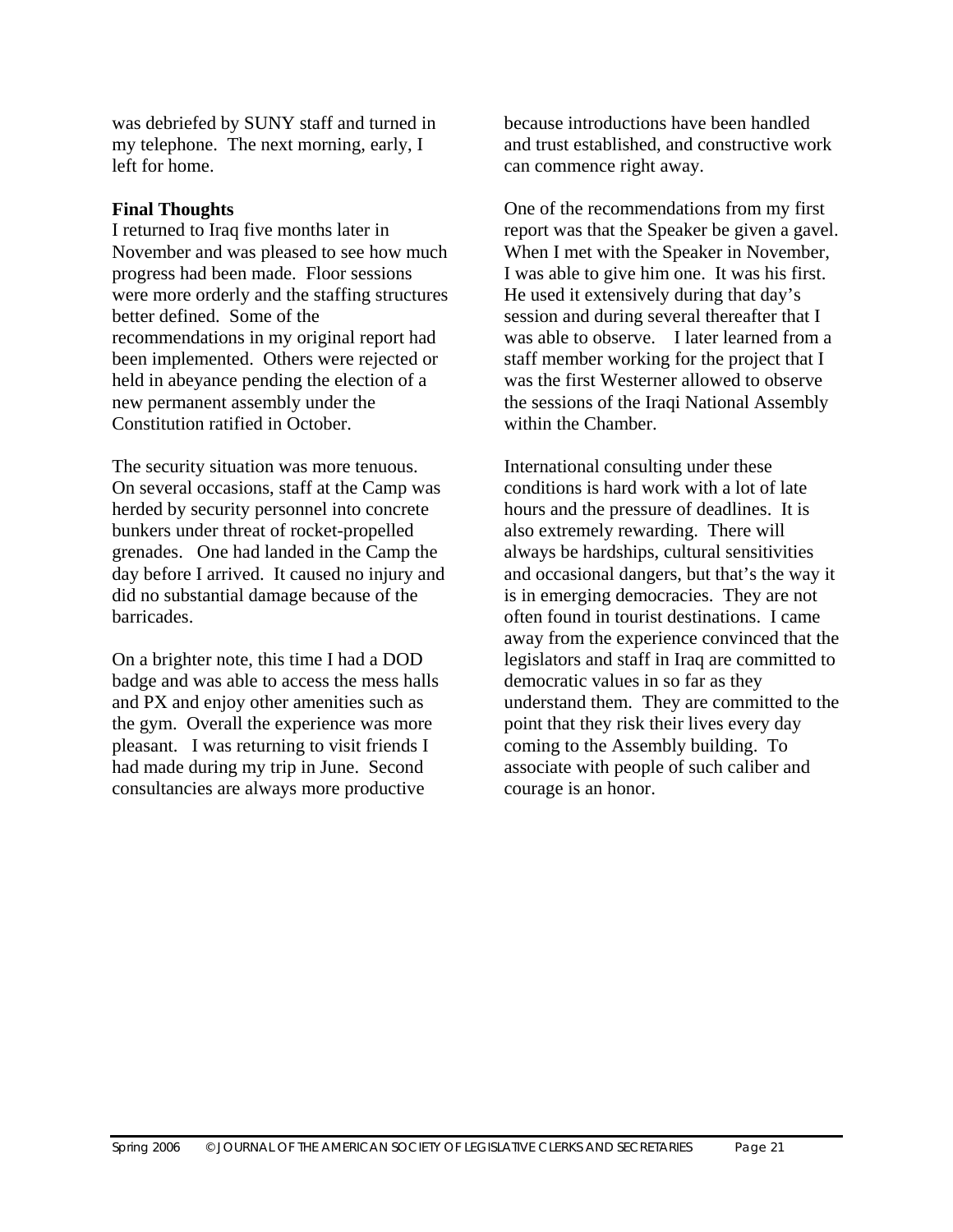#### **PASSAGE OF BILLS AND BUDGETS IN THE UNITED STATES SYSTEM – A SMALL STATE'S PERSPECTIVE**

#### By JoAnn Hedrick President, ASLCS Chief Clerk, Deleware House of Representatives

The annual State operating budget is, of course, the most important recurring issue the Delaware General Assembly faces. After all, it is what ensures that we all get paid every two weeks. Over the past almost 30 years, the budget process has evolved into an arduous, but mostly orderly, undertaking. It is seldom painless for those involved.

Back in 1977, the State was floundering in a fiscal crisis. In an effort to restore financial soundness, then-Governor Pierre S. duPont, IV, created by Executive Order the Delaware Economic and Financial Advisory Council  $(DEFAC)^{1}$  $(DEFAC)^{1}$  $(DEFAC)^{1}$ . He then proceeded to appoint the best and the brightest from both the public and private sectors to serve on the Council.

The charge to the Council was to provide the Executive and Legislative branches, as well as the citizenry, with projections of the State's revenues and expenditures on a regular basis.

DEFAC, as it is constituted today, consists of 39 bipartisan members. The chair is chosen by the Governor from among the members. The membership represents a broad range of talent and areas of expertise. They are bankers and educators and legislators. They are cabinet secretaries and businesspeople.

When our current Governor was elected to her first term, she issued Executive Order Number  $5^2$  $5^2$  recommissioning DEFAC and stating in part: "DEFAC shall: a. Meet on a regular basis as determined by the Chairperson;

b. Serve in a general capacity to the Governor and the Department of Finance… e. Submit to the Governor, Secretary of Finance, the Controller General and the General Assembly, not later than the 25th day of September, December, March, April and May, and the 20th day of June, estimates as follows: (1) General Fund and Transportation Trust Fund revenue by major categories for the current fiscal year; (2) General Fund and Transportation Fund revenue by major categories for the succeeding two fiscal years; (3) General Fund and Transportation Fund expenditures for the current fiscal year; (4) General Fund and Transportation Fund expenditures for the succeeding two fiscal years; f. Submit to the Governor, the Secretary of Finance, the Controller General and the General Assembly, not later than the 1st day of October, estimates as follows: (1) General Fund and Transportation Fund revenue by major categories for the current fiscal year and the succeeding four fiscal years; (2) General Fund and Transportation Trust Fund expenditures for the current fiscal year and the succeeding four fiscal years;

<span id="page-21-0"></span> $1$  Executive Order #5, Governor Pierre S, du Pont, March 3, 1977

<span id="page-21-1"></span> $2$  Executive Order #5, Governor Ruth Ann Minner, January 11, 2001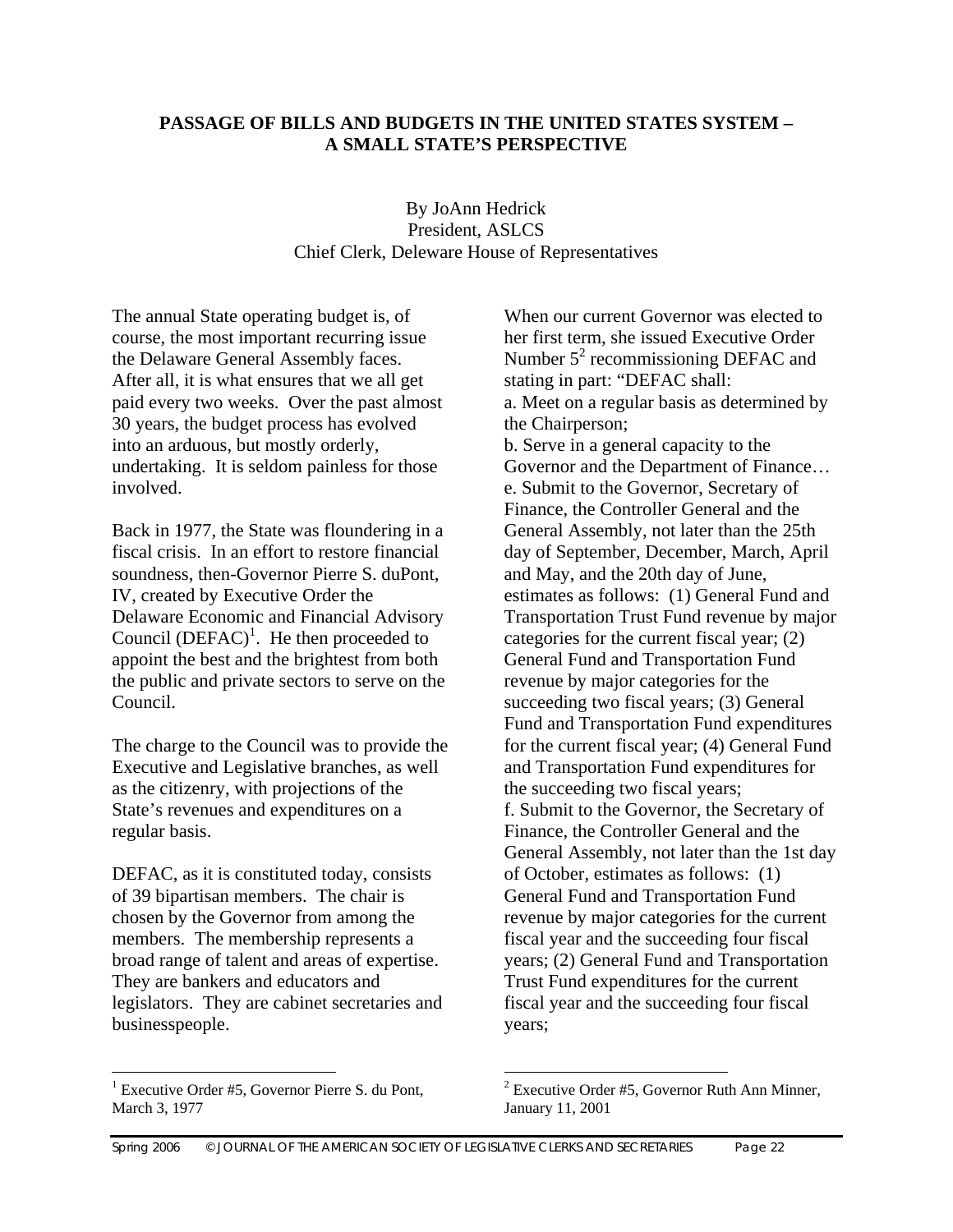g. Advise the Governor and the Secretary of Finance on the tax policy of the State. h. Perform the responsibilities imposed upon it by the Delaware Code with respect to statutory limits on the State of Delaware's indebtedness, and otherwise advise the Governor and the Secretary of Finance on the issuance of debt by the State of Delaware; and

i. Undertake an education process for itself and for the public at large concerning the financial condition of the State of Delaware and the issues involved therein … 5. All state agencies shall cooperate in providing data and assistance to DEFAC including, but not limited to, statistics, reports, projections and testimony, as requested by the Chairperson of DEFAC and approved by the Secretary of Finance. 6. Upon request of the Chairperson of DEFAC, the Department of Finance and such other state agencies as deemed appropriate by the Secretary of Finance, shall provide such staff and financial support to the activities of DEFAC as are approved by the Secretary of Finance."

For clarification, I should note that the Secretary of Finance is appointed by the Governor as a member of her cabinet and is usually of the same political party, whereas the Controller General is a nonpartisan staff member appointed and employed by the General Assembly.

In the fall of each year, with the September 25 revenue projections in hand, the Governor's staff hold budget hearings with each State Agency to determine their budget requests for the coming fiscal year, which begins on July 1.

The result of these hearings is the Governor's proposed budget bill, which is introduced alternately in the House or Senate and is sponsored by the Members of leadership who are of the Governor's party in both Houses. This bill is generally assigned to the Senate Finance Committee or the House Appropriations Committee and is never really considered by those Committees or reported out. It is simply the starting point for the Joint Finance Committee, whose most important task is to write a budget bill with which everyone can live.

The Joint Finance Committee is made up of the Senate Finance Committee, which is appointed by the President pro tempore, and the House Appropriations Committee, which is appointed by the Speaker of the House. It includes six Senators and six Representatives who just happen to be six Republicans and six Democrats by design. The chairmanship and vice chairmanship alternate yearly between the chair of the Senate Finance Committee and the House Appropriations Committee. This is the reason the Governor's proposed budget is introduced alternately in the House or Senate. Whoever is the current chair gets not only the Governor's proposed budget but also the actual budget bill written by the Joint Finance Committee introduced and considered in his/her Chamber first.

We are mandated by the Constitution<sup>[3](#page-22-0)</sup> to convene a new session on the second Tuesday of January each year. Traditionally we are in session for three short weeks – or they may seem like three long weeks depending upon what issues are on the table. The Governor's proposed budget must be introduced and made public on the last legislative day of the third week of that January session, sometimes by way of a budget address to a joint session and at other times via a press conference or briefing.

1

<span id="page-22-0"></span><sup>&</sup>lt;sup>3</sup> Article II, Section 4, Delaware Constitution of 1897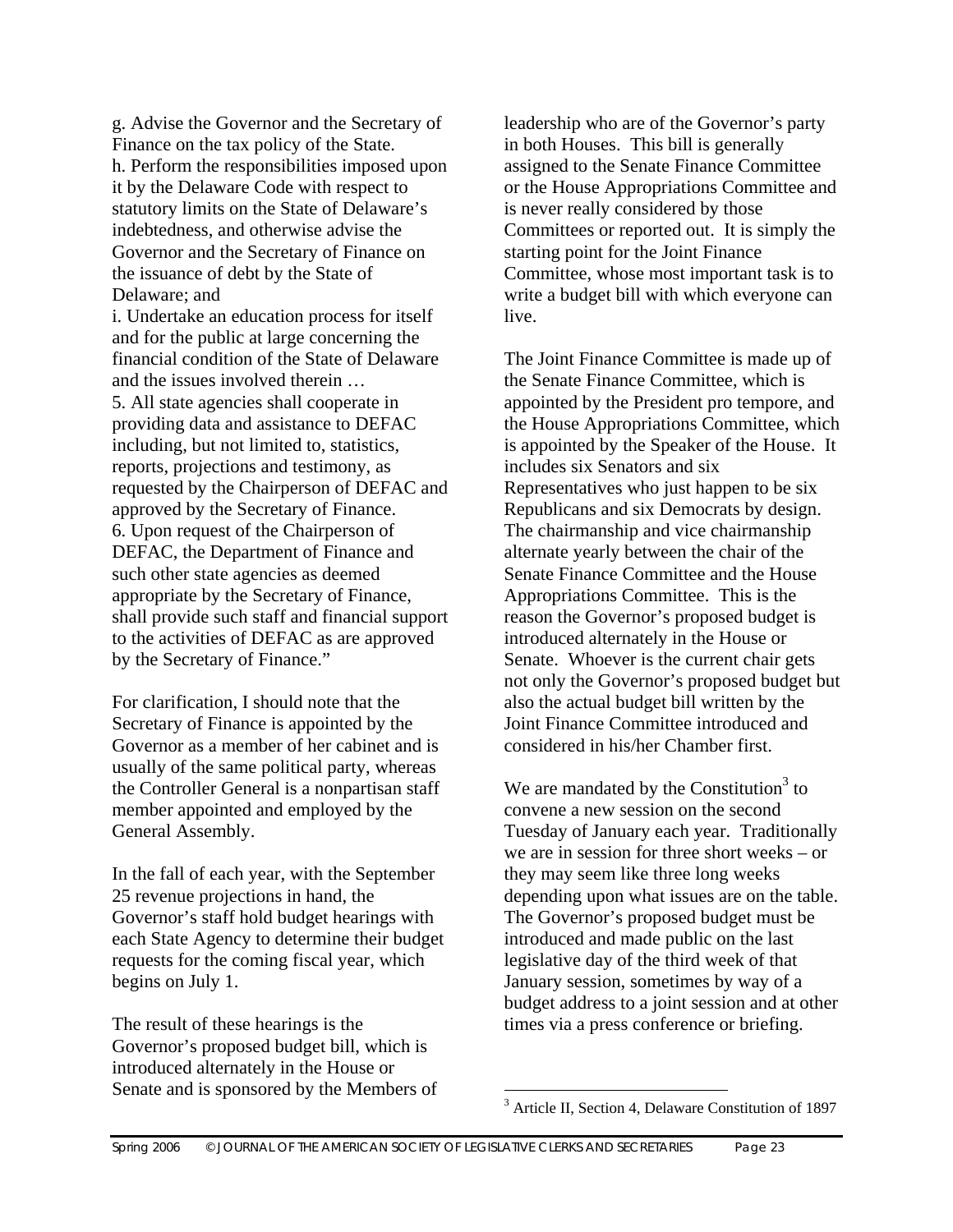On that last legislative day of the third week of session in January, both Houses recess to the call of the Chair for a pre-ordained and pre-announced period of six weeks. With the December DEFAC projections in hand, during the six week recess, the Joint Finance Committee holds its own budget hearings with each State Agency in an effort to determine what is fair and reasonable regarding needs for the upcoming fiscal year.

The Controller General and his staff of analysts with expertise in various areas such as education, judiciary, transportation, etc., are heavily involved in the process at this time. The hearings are tedious and lengthy. It takes a real commitment on the part of legislators to serve on the Joint Finance Committee. A tremendous amount of data is exchanged during these hearings.

Since DEFAC is scheduled to meet in March and each month thereafter until the end of the legislative session, no actual budget bill is written during the recess.

Both Houses reconvene in mid-March and conduct their legislative duties with the budget issue simmering in the background, not getting any real attention until after the May DEFAC meeting, when the Joint Finance Committee can wait no longer to write a bill. The General Assembly goes into a two-week recess, during which the Joint Finance Committee, using the May DEFAC figures, participates in what we call "mark up". Using the Governor's proposed budget as the starting point, relying upon the information gleaned during its own budget hearings and adhering to the 98% spending limit mandated by statute<sup>[4](#page-23-0)</sup>, a budget bill draft is written at this time. The final product is not produced until after the June

20 DEFAC meeting, when presumably the most current fiscal information is available.

I should mention that, in the late '70s, while the State was in financial crisis, the 98% spending limit was adopted as well as a move to zero based budgeting. The unappropriated 2% of revenue is placed in a Rainy Day Fund which, to date, has never been tapped. I have to admit that I am not sure what kind of "Rainy Day" would mandate use of those funds.

Now we are into the waning days of our legislative session, and we are dealing with the inevitable logjam of legislation, and our operating budget is ready for introduction and consideration. The members of the Joint Finance Committee are the proud sponsors of their masterpiece which, for the current Fiscal Year, totals just about \$3 billion. There is an unwritten tradition in the Delaware General Assembly that, out of respect for the Joint Finance Committee and its diligent work on the bill, no amendments are adopted. There have been amendments introduced from time to time by a legislator who wants to deliver a message of some kind – in both Houses, I might add. Each time one is introduced, out of courtesy to the sponsor, there is usually a brief discussion wherein he or she is able to make a statement and perhaps answer questions before the amendment is tabled or defeated. The bill is then adopted by roll call vote, almost always unanimously. In addition, House or Senate Joint Resolutions containing the official estimate of General Fund revenue for the current and upcoming fiscal year accompany the Budget Bill and are passed first.

As you can see, this entire process, as complicated as it is, is done in a quite orderly fashion. It is a far cry from the undisciplined days of yore when an Agency

1

<span id="page-23-0"></span> $4^{4}$  29 <u>Del</u>. C. Section 6533(b)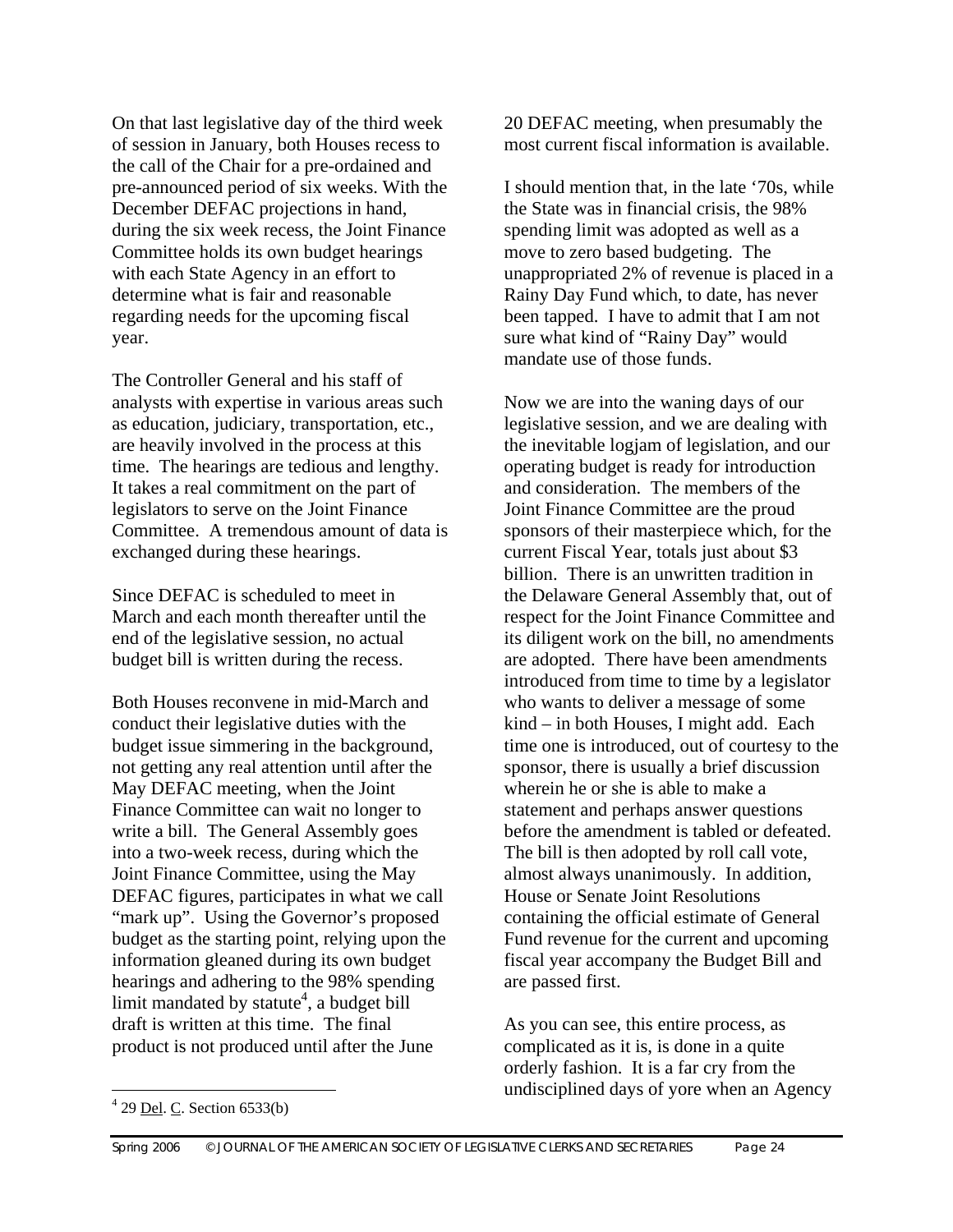that perceived itself to be running low on funds would simply appeal to the General Assembly for a bill to be passed granting a supplemental appropriation. Of course, you had to have an "in" to get that accomplished. Many agencies did. That obviously led to uncontrolled spending and prompted some of the reforms that were approved in the late '70s.

There's a further check on any spending included in the House Rules $<sup>5</sup>$ .</sup> Rule 20 provides that any bill (House or Senate) which contains a revenue enhancement or decrease of \$50,000 or more during the next three fiscal years shall be assigned to the House Appropriations Committee. Both Houses rely upon the Controller General and his staff of analysts to write fiscal notes, which are attached to and travel with the bill to alert everyone to the fact that there's a budgetary impact with the particular legislation. These bills are typically tabled in the Committee until the funding is certain to be included in the Budget Bill or the revenue loss has been taken into account by the Joint Finance Committee.

Overall, there are enough stopgap measures in place to ensure that we do not end up in another fiscal crisis, barring a significant unanticipated drop in revenues.

<u>.</u>

<span id="page-24-0"></span><sup>5</sup> Permanent Rules of the Delaware House of Representatives, 143rd General Assembly, Rule 20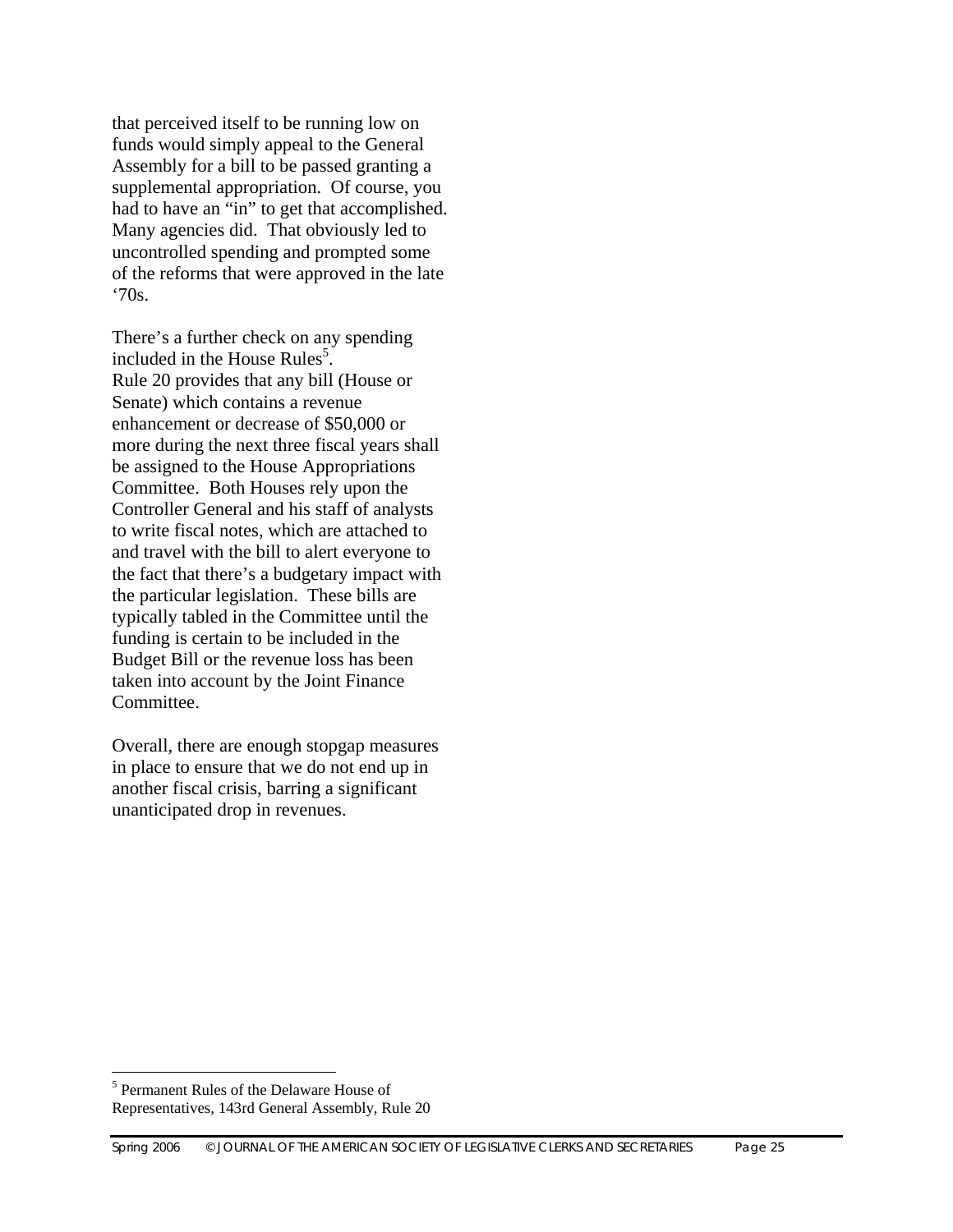#### **E-DEMOCRACY – HOW ARE LEGISLATURES DOING?**

By Sharon Crouch Steidel Systems Director, Virginia House of Delegates

A few years ago, I was asked to write an article on the Digital Revolution and its impact on state government for a Federal publication. In that article, I wrote, "Studies indicate that at least 70 percent of Americans access the Internet several times a week. These on-line users are employing the Internet for more than e-mail and the access of information. However, they are accustomed to receiving more sophisticated services from current websites. It is therefore not surprising that in a poll conducted by the Council for Excellence in Government, the same percentage of Americans feel it is appropriate to invest tax dollars in e-government initiatives."

Three years later, state legislatures are continuing to pursue improved "e- services." In today's leaner times, the costeffectiveness of such projects has been a motivating factor. But, also important has been the ability to provide citizens with new opportunities to communicate with their governments. Many state legislatures are aware of these benefits and have pursued various e-democracy projects.

E-democracy offers great potential for engaging citizens and increasing accountability in government. It promotes transparency, removes the challenges of geographic divides and encourages and empowers citizens to participate in the political processes that affect their daily lives.

At this point, promoting transparency has been the easiest aspect of e-democracy for

legislatures to attain. As was the case three years ago, all 50 state legislatures continue to make great strides in providing vast amounts of information to the public through websites. All legislative websites contain information on current and past legislation, biographical information on elected officials; and various methods for accessing current laws, Constitutions and more. Most states also provide the voting records of elected officials, an excellent means for citizens to hold elected officials more accountable. So, in short, legislatures are getting high marks for maintaining an historical snapshot of the legislative process. It is certainly an important responsibility of legislative staff to maintain the historical record of the legislature. Further, legislatures continue to improve their ability to also provide citizens with this historical snapshot as it is occurring in a real-time environment. Thus, citizens can readily access legislative information without the need to travel long distances, using tools they have grown accustomed to using in their everyday lives.

Through the use of digital audio and video, most state legislatures are going beyond simply providing information about the final outcome of legislative actions. In 40 states, citizens can watch legislative proceedings as they occur and, in some cases, review the video or audio weeks or months later. For example, states such as Louisiana, Arizona, and Florida have available from their websites archived audio and video of floor and committee proceedings, and in Lousianna's case, links to the meetings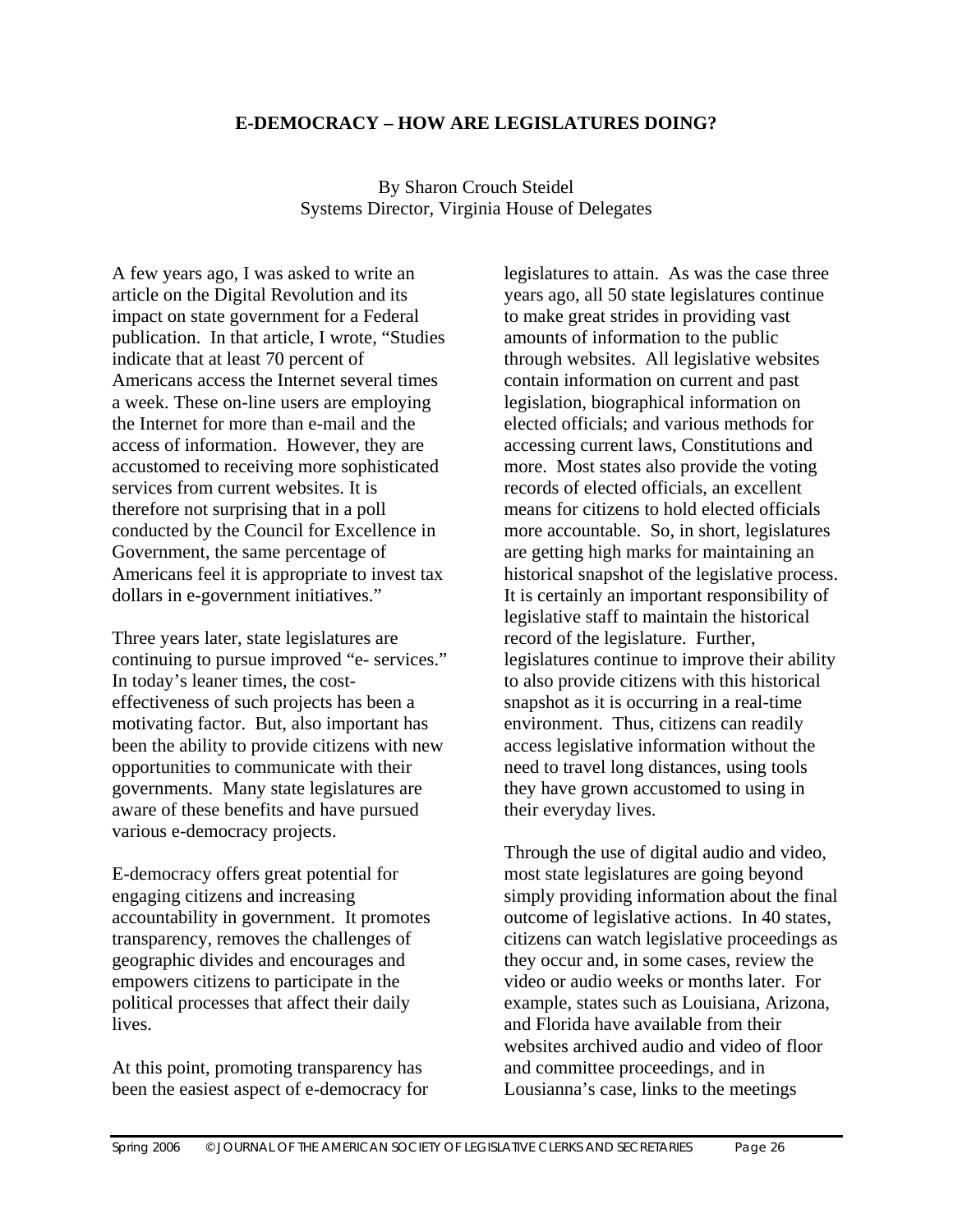agendas, which make finding audio clips on a particular topic even easier. Ohio provides a topical index of their archived video, so that citizens can search the video archives. States such as Wisconsin are also providing audio podcasts of current issues on their websites. This is an area in which states have made great progress in the last few years. The cost of the technology is going down, and it has become easier to implement. The value of this type of information far exceeds the cost, as it provides a higher level of transparency in how public decisions are being made. Providing this additional layer of information about the legislative process to all citizens, and not just those sitting in the room where decisions are made, is key to providing effective e-democracy.

The immergence of special news readers, such as RSS feeds, has provided state legislatures with another tool for making website information readily available to citizens. Currently, 13 states provide RSS feeds to build information about new publications, bill status, meetings and legislative news readily available to citizens using news readers. Utah, for example, provides RSS feeds on bill status and committee tracking. The Wisconsin legislature provides RSS feeds on new publications and pod casts. States such as Texas, Rhode Island, Minnesota and Delaware provide feeds for bill tracking.

Utilizing these types of emerging technologies is important if state legislatures are going to meet the expectations of their citizenry. However, this vast dissemination of information through state websites, news readers and online video is only one aspect of e-democracy. The greater challenges come in developing e-democracy initiatives that allow two-way communication and the ability for citizens to transact with their

governments. E-democracy has the potential to allow citizens to engage with policymakers throughout the legislative process. Furthermore, strengthening citizen involvement contributes to building greater public trust in the legislative institution. Interactive e-democracy starts with basic functions, such as providing e-mail contact information for legislators or feedback forms that allow citizens to submit comments on legislative proposals. Indeed, most states provide methods for the public to send e-mail to elected officials. However, with this increase in e-mail, legislatures continue to struggle with how to manage the mass volumes of e-mail they receive. Legislatures are continuing to pursue methods for controlling the flow of email, and trying to connect constituents directly with the elected officials in their districts. This is being accomplished through the use of specialized web applications that allow citizens to navigate through a state map, or fill out a feedback form, to pinpoint where they live and thus determine who represents them. Direct links to legislators' e-mail are then provided.

There is an increase in the use of online surveys as a means for citizens to communicate with legislators. Nevada was the trailblazer in this technology, having placed issue related surveys on their website over 3 years ago. Through this method, Nevada legislators receive over 20,000 opinions on issues before the legislature each year. The Virginia House of Delegates began posting online surveys on members' bio pages this year. These surveys developed as issues emerged, and they provided another method for citizens to communicate directly with their legislators.

Legislatures are also exploring ways to educate citizens on how they can express their views during committee hearings.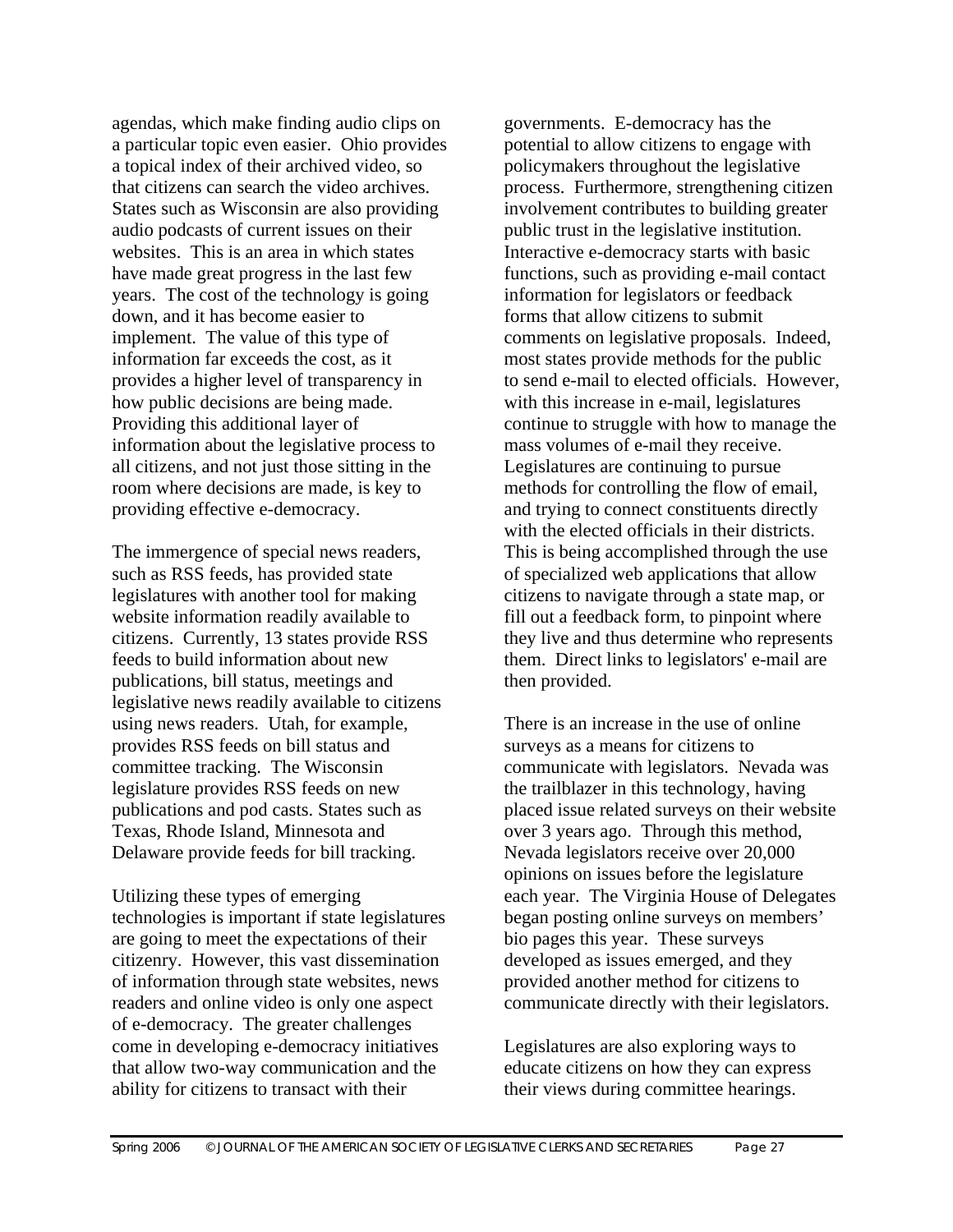States are placing tutorials on their websites about how citizens can testify during public meetings. Connecticut has even produced a video, "Joining the Debate", that promotes citizens' ability to express their views at public meetings. The video is available on the legislature's website. Arizona now has an online form for citizens to sign-up for public hearings. These signup lists are then provided to the committee chairs.

The most exciting "e-tools" to encourage citizen communication being explored by legislative bodies are video conferencing, pod casts and blogs, which create electronic forums on current issues. In a recent article in NCSL's The Thicket, Tim Storey reported on Alaska's deployment of 22 Legislative Information Offices statewide. These centers use the latest teleconferencing equipment to broadcast legislative proceedings and make these proceedings available to all Alaska citizens. Furthermore, citizens can testify before a committee in Juneau through these information centers. According to Mr. Storey, "It is an extraordinary effort to connect diverse constituents to the legislative process, and many take advantage of the opportunity to engage in the process." Alaska overcame geographic challenges of their vast state and created a public forum that encouraged participation of all citizens.

Another opportunity for the creation of public forums is the use of blogs. Currently, legislators in over 21 states maintain blogs. In a report by NCSL staffer Pam Greenberg, the public's use of blogs has risen significantly over the past few years. As the public becomes more accustomed to reading and participating in these electronic discussions, it is only natural that their willingness to participate in public issues

forums will also increase. This provides opportunities for legislatures to create public forums that will broaden public awareness of issues and which allow citizens to exchange ideas as state policies are emerging.

The final aspect of effective e-democracy is the public's ability to transact with legislative bodies online. These transactions can be as simple as interacting through "push technology". Many states are making legislation tracking systems available to their constituents. Through the same type of "push technology" citizens can sign up to receive notification of meetings as well. These tracking systems are becoming even more sophisticated through the use of RSS feeds. Legislatures are also making the same information available using a number of wireless solutions. For example, Virginia's Legislative Information System is available via any wireless PDA, such as a Palm Pilot or Treo. State legislatures are also making products and services normally available during business hours available whenever convenient to the citizen through the use of e-commerce sites. Through sites deployed in states such as Nevada, Virginia and Texas, citizens can order publications and other items through standard web shopping basket applications.

As new technologies continue to emerge, state legislatures should evaluate the opportunities that these new tools present. Legislatures should be looking for new methods to provide two-way communication and to promote successful transactions between citizens and the legislature. Engaging citizens in the legislative process leads to greater transparency of the decisions that affect citizens' lives and ultimately leads to a stronger legislative institution.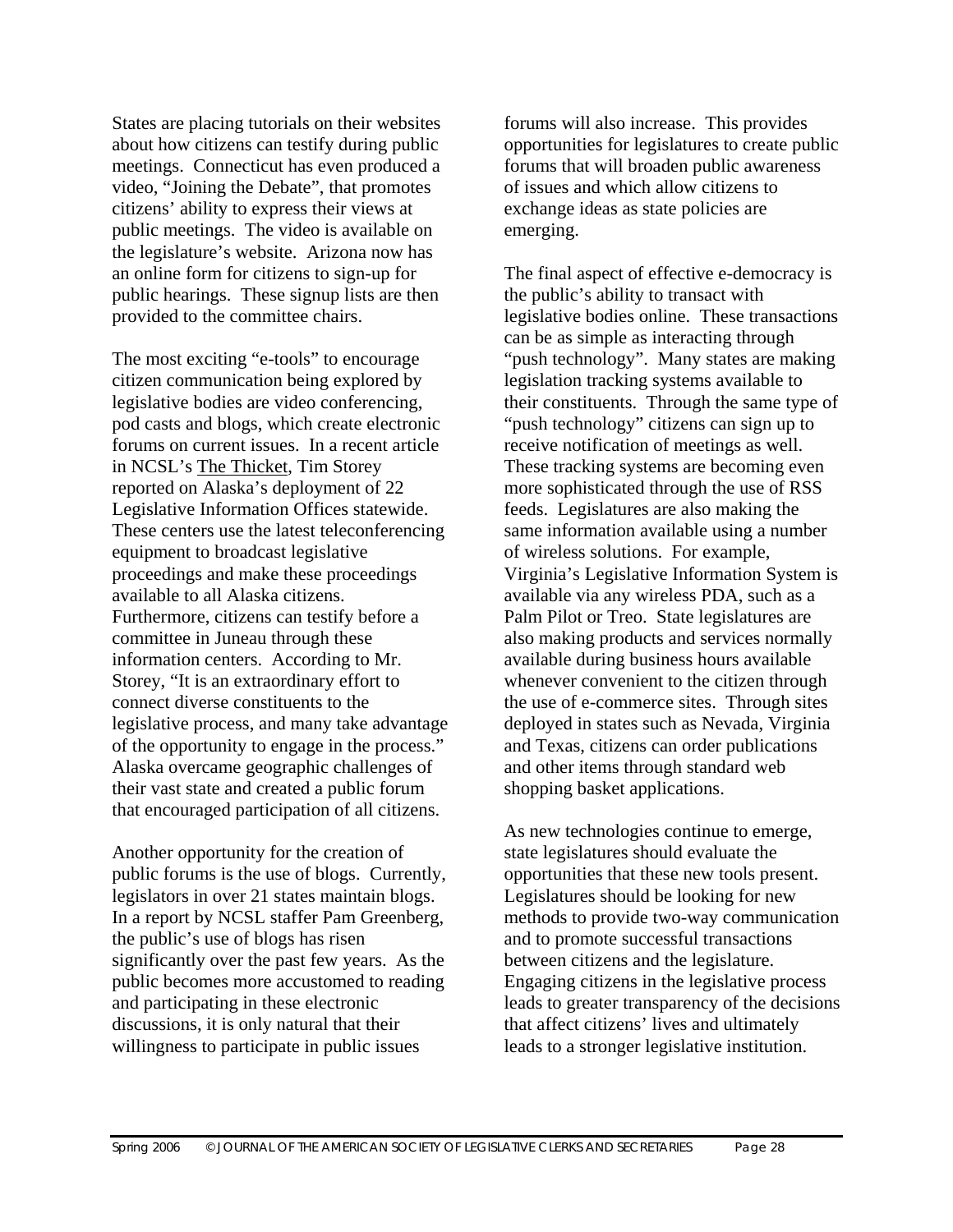## **PROFESSIONAL JOURNAL INDEX**

## 1997 – 2005

| <b>Administration</b>        |      |                            |                                                                                                                                                |
|------------------------------|------|----------------------------|------------------------------------------------------------------------------------------------------------------------------------------------|
| Fall                         | 1997 | Boulter, David E.          | Strategic Planning and Performance Budgeting: A New<br>Approach to Managing Maine State Government                                             |
| Spring                       | 2001 | Carey, Patti B.            | Understanding the Four Generations in Today's Workplace                                                                                        |
| Spring                       | 2006 | Hedrick, JoAnn             | Passage of Bills and Budgets in the United States System -<br>A Small State's Perspective                                                      |
| Spring                       | 2001 | Henderson, Dave            | Personnel Policies in the Legislative Environment                                                                                              |
| Summer                       | 2000 | Jones, Janet E.            | RFP: A Mission Not Impossible                                                                                                                  |
| Spring                       | 1998 | Larson, David              | Legislative Oversight of Information Systems                                                                                                   |
| Fall                         | 1995 | Rudnicki, Barbara          | Criticism                                                                                                                                      |
| <b>ASLCS</b>                 |      |                            |                                                                                                                                                |
| Summer                       | 2000 | Burdick, Edward A.         | A History of ASLCS                                                                                                                             |
| <b>Case Studies</b>          |      |                            |                                                                                                                                                |
| Fall                         | 2003 | Bailey, Mathew S.          | The Will of the People: Arizona's Legislative Process                                                                                          |
| Summer                       | 2000 | <b>Clemens</b> and Schuler | The Ohio Joint Select Committee Process                                                                                                        |
| Fall                         | 2003 | Cosgrove, Thomas J.        | First-Term Speakers in a Divided Government                                                                                                    |
| Fall                         | 2005 | Garrett, John              | The Balance Between Video Conferencing by The Virginia<br>General Assembly and Requirements of Virginia's Freedom of<br><b>Information Act</b> |
| Spring                       | 1996 | Dwyer, John F.             | Iowa Senate's Management of Its Telephone Records Is<br><b>Upheld by State Supreme Court</b>                                                   |
| Fall                         | 2003 | Gray, LaToya               | Virginia's Judicial Selection Process                                                                                                          |
| Spring                       | 2003 | Howe, Jerry                | Judicial Selection: An Important Process                                                                                                       |
| Fall                         | 2002 | Jamerson, Bruce F.         | Interpreting the Rules: Speaker's Resignation Challenges                                                                                       |
| Fall                         | 2003 | Morales, Michelle          | I Will Survive: One Bill's Journey Through the Arizona<br>Legislature                                                                          |
| Fall                         | 1995 | Phelps, John B.            | Publishing Procedural Rulings in the Florida House of<br>Representatives                                                                       |
| Fall                         | 2001 | Tedcastle, Ted             | High Noon at the Tallahassee Corral                                                                                                            |
| Spring                       | 1998 | Todd, Tom                  | Nebraska's Unicameral Legislature: A Description and Some<br>Comparisons with Minnesota's Bicameral Legislature                                |
| <b>Historic Preservation</b> |      |                            |                                                                                                                                                |

| Fall | 1995 Mauzy, David B.  | Restoration of the Texas Capitol                        |
|------|-----------------------|---------------------------------------------------------|
| Fall | 2001 Wooton, James E. | Preservation and Progress at the Virginia State Capitol |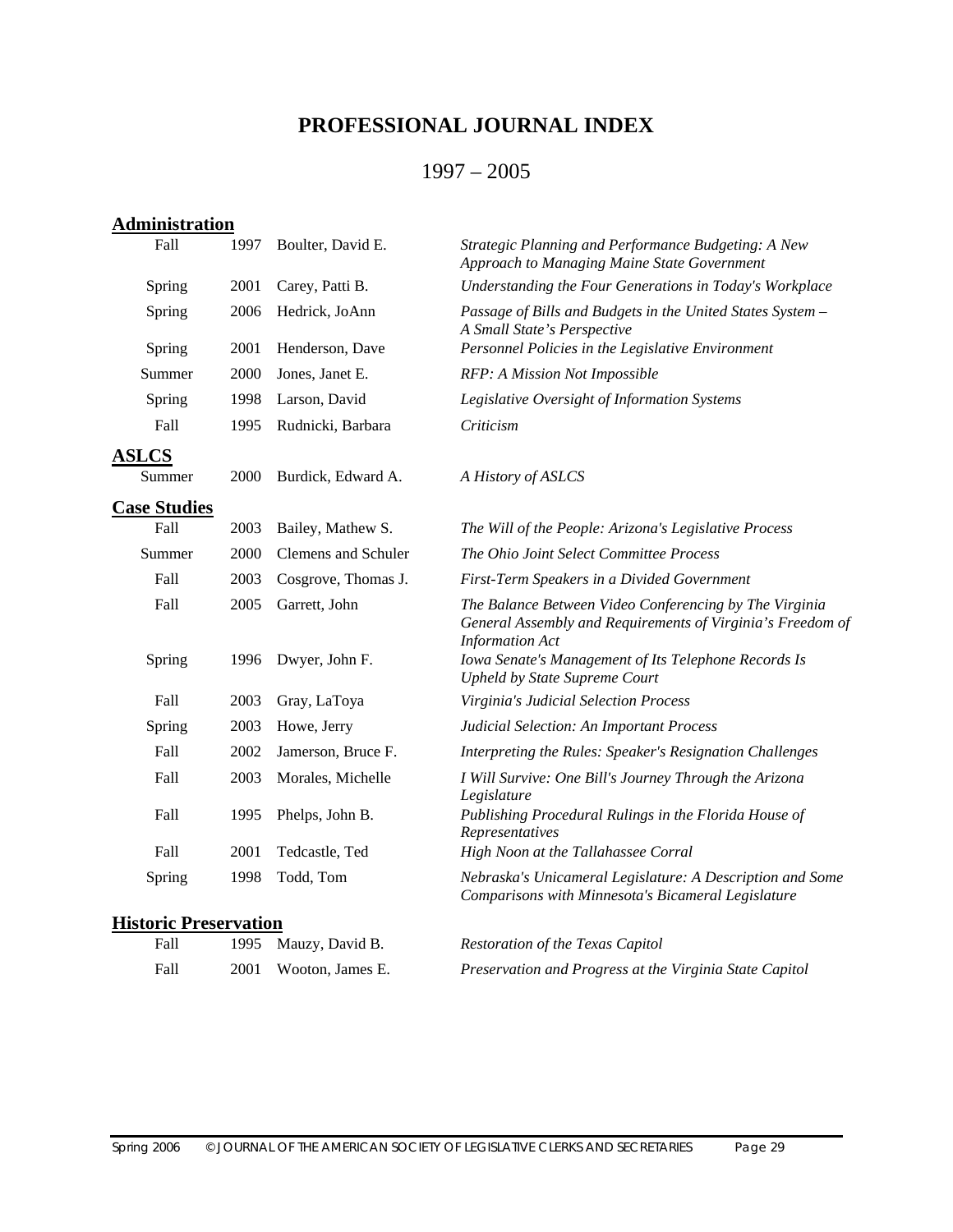## **International**

| $\cdots$<br>Fall     | 2000 | Grove, Russell D.     | The Role of the Clerk in an Australian State Legislature                                                                                |
|----------------------|------|-----------------------|-----------------------------------------------------------------------------------------------------------------------------------------|
| Fall                 | 2000 | Law, K.S.             | The Role of the Clerk to the Legislative Council of the Hong<br>Kong Special Administrative Region of the People's Republic<br>of China |
| Spring               | 2004 | MacMinn, E. George    | The Westminster System - Does It Work in Canada?                                                                                        |
| Spring               | 2006 | Phelps, John B.       | A Consultancy in Iraq                                                                                                                   |
| Fall                 | 2000 | Pretorius, Pieter     | The Role of the Secretary of a South African Provincial<br>Legislature                                                                  |
| Spring               | 2002 | Schneider, Donald J.  | <b>Emerging Democracies</b>                                                                                                             |
| <b>Miscellaneous</b> |      |                       |                                                                                                                                         |
| Summer               | 1999 | Arinder, Max K.       | Planning and Designing Legislatures of the Future                                                                                       |
| Fall                 | 2000 | Arinder, Max K.       | Back to the Future: Final Report on Planning and<br>Designing Legislatures of the Future                                                |
| Winter               | 2000 | Drage, Jennifer       | Initiative, Referendum, and Recall: The Process                                                                                         |
| Fall                 | 2005 | Hodson, Tim           | <b>Judging Legislatures</b>                                                                                                             |
| Spring               | 1996 | O'Donnell, Patrick J. | A Unicameral Legislature                                                                                                                |
| Spring               | 1998 | Pound, William T.     | The Evolution of Legislative Institutions: An<br>Examination of Recent Developments in State<br>Legislatures and NCSL                   |
| Fall                 | 2000 | Rosenthal, Alan       | A New Perspective on Representative Democracy:<br>What Legislatures Have to Do                                                          |
| Fall                 | 1995 | Snow, Willis P.       | Democracy as a Decision-Making Process: A<br><b>Historical Perspective</b>                                                              |
| <b>Process</b>       |      |                       |                                                                                                                                         |
| Fall                 | 1996 | Burdick, Edward A.    | Committee of the Whole: What Role Does It Play in<br>Today's State Legislatures?                                                        |
| Spring               | 2003 | Clapper, Thomas       | How State Legislatures Communicate with the Federal<br>Government                                                                       |
| Spring               | 2004 | Dunlap, Matthew       | My Roommate Has a Mohawk and a Spike Collar:<br>Legislative Procedure in the Age of Term Limits                                         |
| Winter               | 2000 | Edwards, Virginia A.  | A History of Prefiling in Virginia                                                                                                      |
| Spring               | 2002 | Erickson and Barilla  | Legislative Powers to Amend a State Constitution                                                                                        |
| Spring               | 2001 | Erickson and Brown    | Sources of Parliamentary Procedure: A New<br>Precedence for Legislatures                                                                |
| Summer               | 1999 | Erickson, Brenda      | Remote Voting in Legislatures                                                                                                           |
| Spring               | 2004 | James, Steven T.      | The Power of the Executive vs. Legislature $-$ Court<br><b>Cases and Parliamentary Procedure</b>                                        |
| Spring               | 1997 | Jones, Jerry G.       | Legislative Powers and Rules of Procedure: Brinkhaus<br>v. Senate of the State of Louisiana                                             |
| Spring               | 1998 | King, Betty           | Making Tradition Relevant: A History of the Mason's<br>Manual of Legislative Procedure Revision Commission                              |
| Fall                 | 2002 | Maddrea, B. Scott     | Committee Restructuring Brings Positive Changes to<br>the Virginia House                                                                |
| Fall                 | 1997 | Mayo, Joseph W.       | <b>Rules Reform</b>                                                                                                                     |